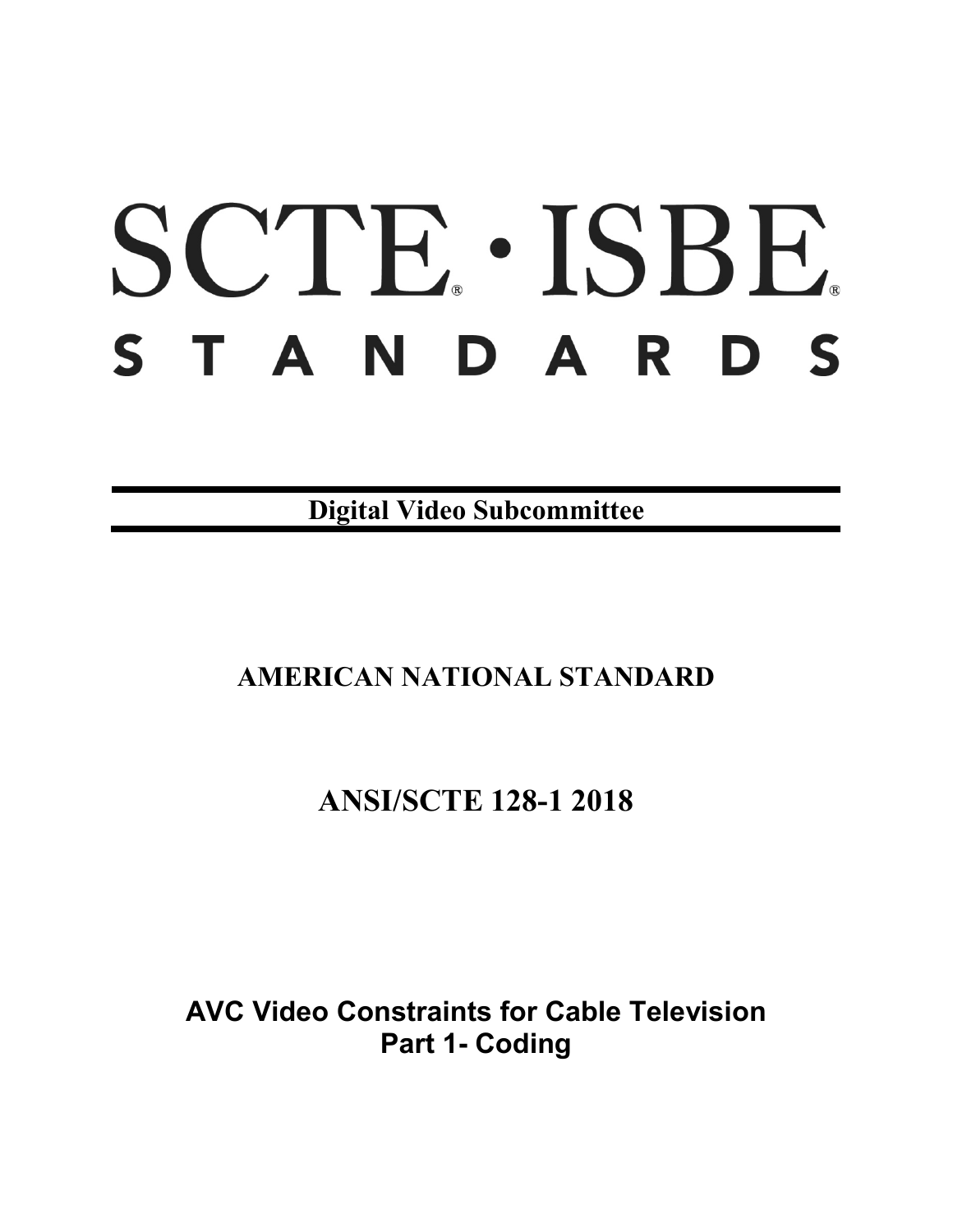# **NOTICE**

<span id="page-1-0"></span>The Society of Cable Telecommunications Engineers (SCTE) / International Society of Broadband Experts (ISBE) Standards and Operational Practices (hereafter called "documents") are intended to serve the public interest by providing specifications, test methods and procedures that promote uniformity of product, interchangeability, best practices and ultimately the long-term reliability of broadband communications facilities. These documents shall not in any way preclude any member or non-member of SCTE•ISBE from manufacturing or selling products not conforming to such documents, nor shall the existence of such standards preclude their voluntary use by those other than SCTE•ISBE members.

SCTE•ISBE assumes no obligations or liability whatsoever to any party who may adopt the documents. Such adopting party assumes all risks associated with adoption of these documents, and accepts full responsibility for any damage and/or claims arising from the adoption of such documents.

Attention is called to the possibility that implementation of this document may require the use of subject matter covered by patent rights. By publication of this document, no position is taken with respect to the existence or validity of any patent rights in connection therewith. SCTE•ISBE shall not be responsible for identifying patents for which a license may be required or for conducting inquiries into the legal validity or scope of those patents that are brought to its attention.

Patent holders who believe that they hold patents which are essential to the implementation of this document have been requested to provide information about those patents and any related licensing terms and conditions. Any such declarations made before or after publication of this document are available on the SCTE•ISBE web site at [http://www.scte.org.](http://www.scte.org/)

All Rights Reserved

© Society of Cable Telecommunications Engineers, Inc. 2018 140 Philips Road Exton, PA 19341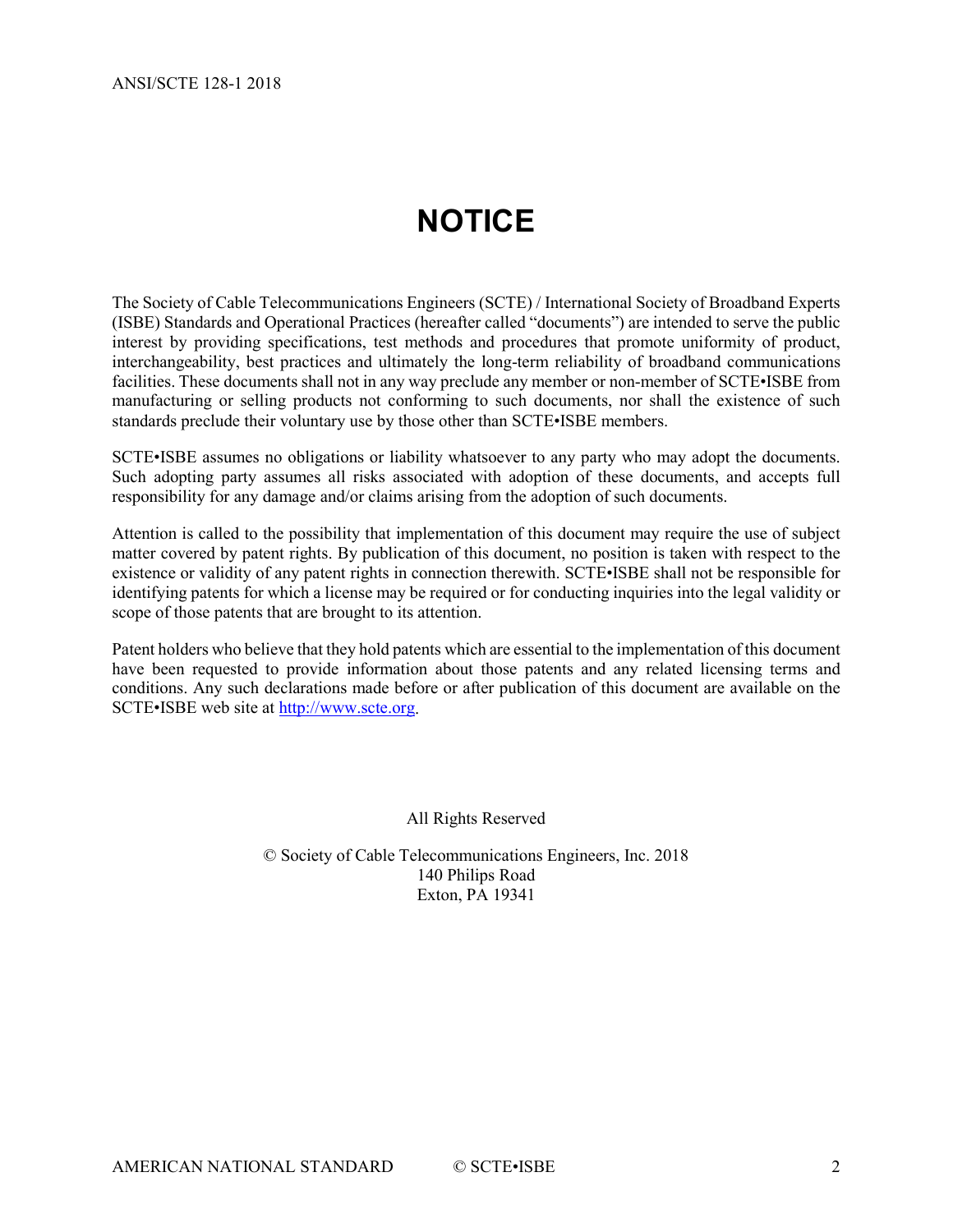# **Table of Contents**

#### Page Number

<span id="page-2-0"></span>

| <b>Title</b> |                   |                  | <u> 1989 - Jan Salam Barat, masjid a shekara ta 1989 - An tsara ta 1989 - An tsara ta 1989 - An tsara ta 1989 - </u> | <b>Page Number</b> |
|--------------|-------------------|------------------|----------------------------------------------------------------------------------------------------------------------|--------------------|
|              |                   |                  |                                                                                                                      |                    |
|              |                   |                  |                                                                                                                      |                    |
| 1.           |                   |                  |                                                                                                                      |                    |
|              | 1.1.              |                  |                                                                                                                      |                    |
|              | 1.2 <sub>1</sub>  |                  |                                                                                                                      |                    |
| 2.           |                   |                  |                                                                                                                      |                    |
|              | 2.1.              |                  |                                                                                                                      |                    |
|              | 2.2.              |                  |                                                                                                                      |                    |
|              | 2.3.              |                  |                                                                                                                      |                    |
| 3.           |                   |                  |                                                                                                                      |                    |
|              | 3.1.              |                  |                                                                                                                      |                    |
|              | 3.2.              |                  |                                                                                                                      |                    |
|              | 3.3.              |                  |                                                                                                                      |                    |
| 4.           |                   |                  |                                                                                                                      |                    |
| 5.           |                   |                  |                                                                                                                      |                    |
|              | 5.1.<br>5.2.      |                  |                                                                                                                      |                    |
| 6.           |                   |                  |                                                                                                                      |                    |
|              | 6.1.              |                  |                                                                                                                      |                    |
|              | 6.2.              |                  |                                                                                                                      |                    |
|              |                   | 6.2.1.           |                                                                                                                      |                    |
|              | 6.3.              |                  |                                                                                                                      |                    |
|              |                   | 6.3.1.           |                                                                                                                      |                    |
|              |                   | 6.3.2.           |                                                                                                                      |                    |
|              | 6.4.              |                  |                                                                                                                      |                    |
|              |                   | 6.4.1.           | SCTE Random Access Point (SRAP) Access Unit Composition  9                                                           |                    |
|              |                   | 6.4.2.           |                                                                                                                      |                    |
|              |                   | 6.4.3.           |                                                                                                                      |                    |
|              | 6.5.              |                  |                                                                                                                      |                    |
| 7.           |                   |                  |                                                                                                                      |                    |
|              | 7.1.              |                  |                                                                                                                      |                    |
|              | 7.2.              |                  |                                                                                                                      |                    |
|              |                   | 7.2.1.           |                                                                                                                      |                    |
| 8.           |                   |                  |                                                                                                                      |                    |
|              | 8.1.              |                  | Encoding and transport of caption, active format description (AFD) and bar data  17                                  |                    |
|              |                   | 8.1.1.           |                                                                                                                      |                    |
|              |                   |                  |                                                                                                                      |                    |
|              | 8.2.              |                  |                                                                                                                      |                    |
|              |                   | 8.2.1.           |                                                                                                                      |                    |
|              |                   | 8.2.2.<br>8.2.3. |                                                                                                                      |                    |
|              |                   | 8.2.4.           |                                                                                                                      |                    |
|              |                   | 8.2.5.           |                                                                                                                      |                    |
|              |                   | 8.2.6.           |                                                                                                                      |                    |
|              |                   | 8.2.7.           |                                                                                                                      |                    |
|              |                   | 8.2.8.           |                                                                                                                      |                    |
| 9.           |                   |                  |                                                                                                                      |                    |
|              | <b>APPENDIX A</b> |                  | AU_information in Adaptation Field Private Data (Deprecated)  25                                                     |                    |
|              | <b>APPENDIX B</b> | (Deprecated)     | Encoding Guidelines to Enable Trick Play Support of AVC Streams<br>26                                                |                    |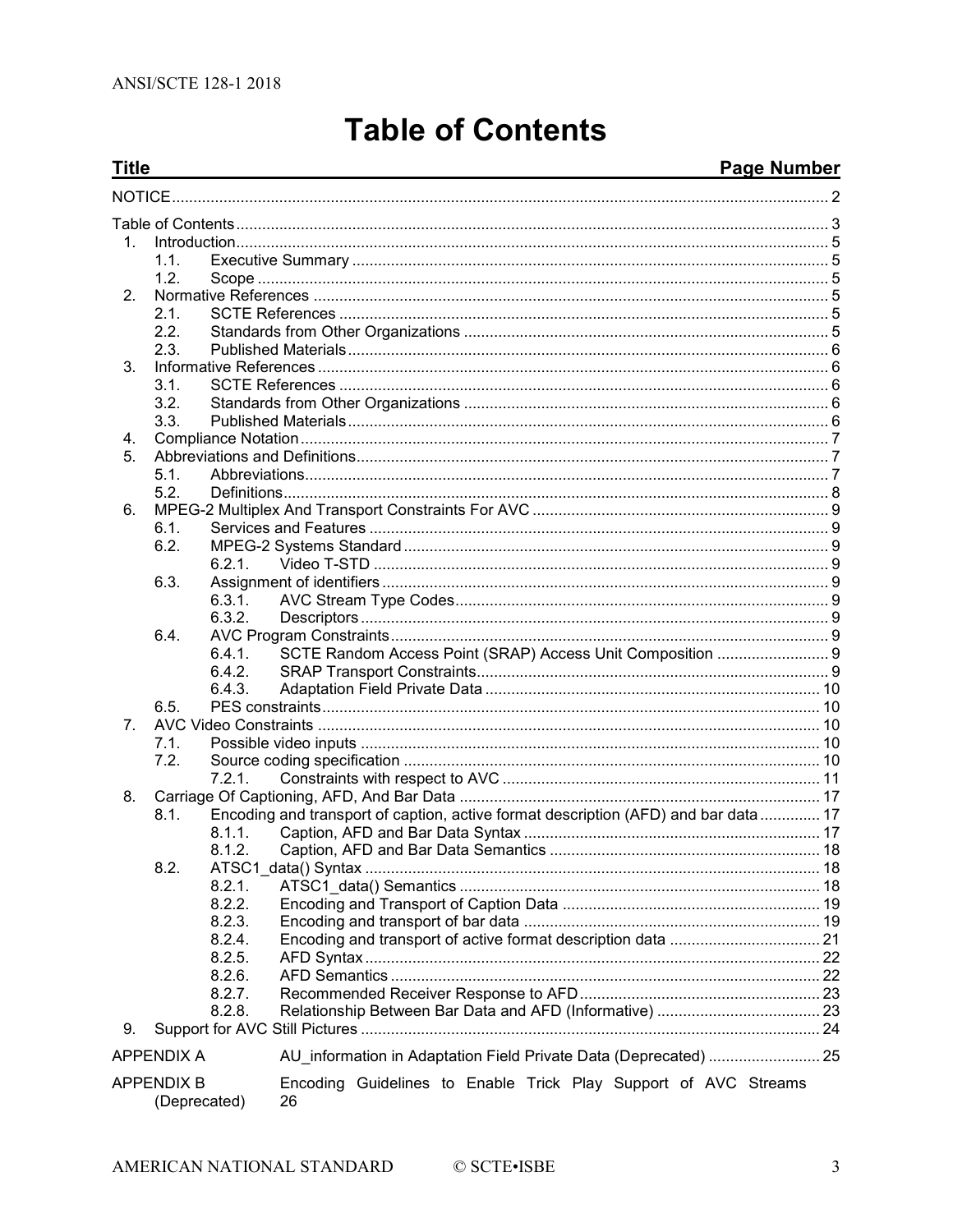# **List of Figures**

| <b>Title</b>                                                                                      | Page Number |
|---------------------------------------------------------------------------------------------------|-------------|
| Figure 2 - Example of achieving a 3x trickplay mode from a common MPEG-2 GOP structure (IBBP)  27 |             |
|                                                                                                   |             |
|                                                                                                   |             |
|                                                                                                   |             |

# **List of Tables**

| <b>Title</b><br><b>Page Number</b>                                                             |     |
|------------------------------------------------------------------------------------------------|-----|
|                                                                                                |     |
|                                                                                                |     |
|                                                                                                |     |
|                                                                                                |     |
|                                                                                                |     |
|                                                                                                |     |
|                                                                                                |     |
|                                                                                                |     |
|                                                                                                |     |
|                                                                                                |     |
|                                                                                                |     |
|                                                                                                |     |
|                                                                                                |     |
|                                                                                                |     |
|                                                                                                |     |
|                                                                                                |     |
|                                                                                                |     |
|                                                                                                | -23 |
| Table 20 - Discardable Picture Percentages and Maximum Achievable Trick Play Speeds by Discard |     |

*Editorial Note: Table numbers in this part of SCTE 128 are not consecutive and retain the table numbers that appeared before SCTE 128 was split into two parts.*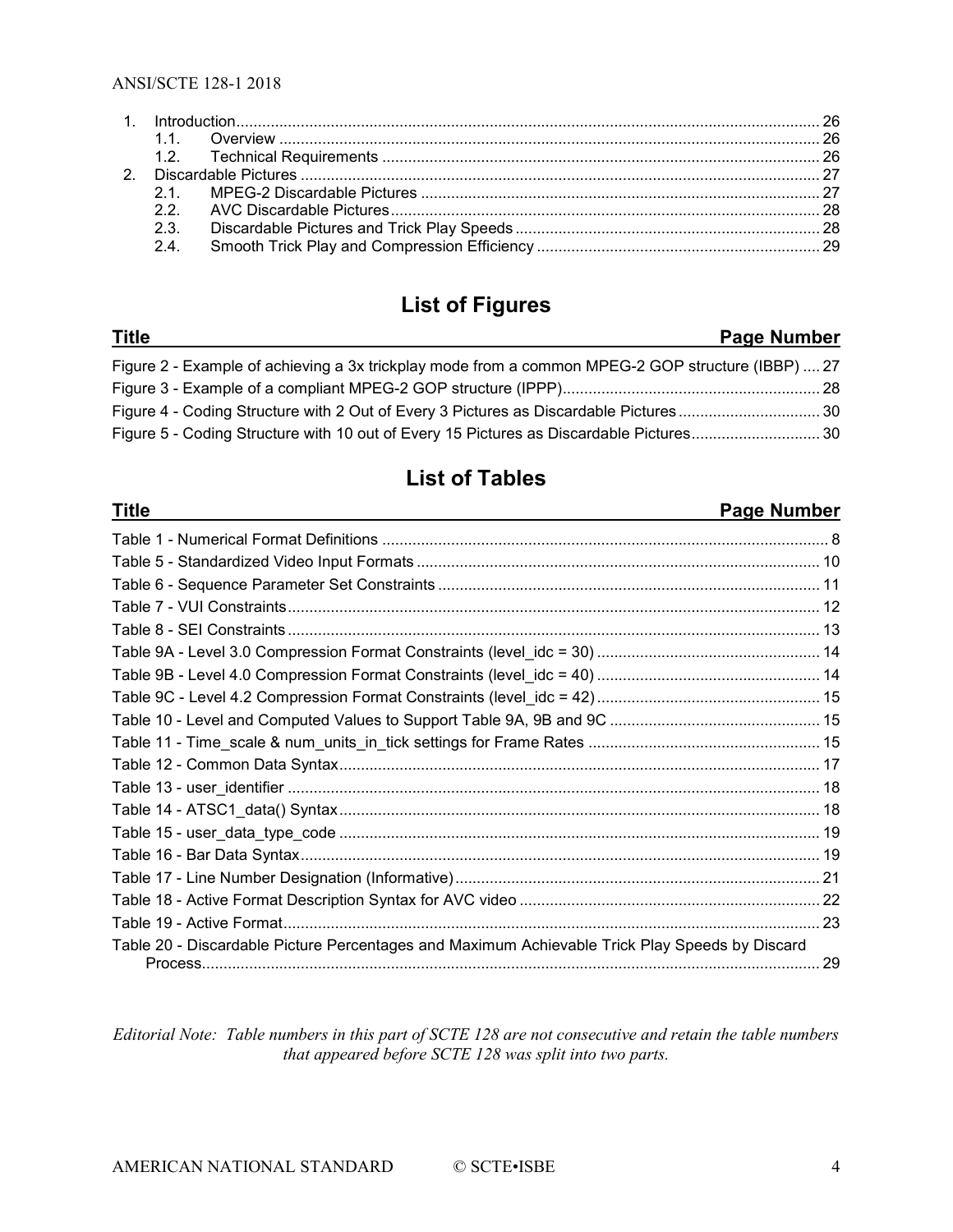# <span id="page-4-0"></span>**1. Introduction**

#### <span id="page-4-1"></span>**1.1. Executive Summary**

This document assists in creation of an AVC coded video elementary stream and is intended for broadcast purposes. There are other applications: time-shifting (e.g., PVR/DVR service), Video-on-Demand service, unicast, multicast, splicing (e.g., Ad-insertion) that could employ the specifications in this document. However, constraints specific to those applications are outside of the scope of this document.

#### <span id="page-4-2"></span>**1.2. Scope**

This document defines the video coding constraints on ITU-T Rec. H.264 | ISO/IEC 14496-10 [\[2\]](#page-4-6) video compression (hereafter called "AVC") for Cable Television. In particular, this document describes the constraints on AVC coded video elementary streams in an MPEG-2 service multiplex (single or multiprogram Transport Stream).

<span id="page-4-3"></span>Note: The carriage of MPEG-2 video in the MPEG-2 service multiplex is described in SCTE 54.

## **2. Normative References**

The following documents contain provisions, which, through reference in this text, constitute provisions of this document. At the time of Subcommittee approval, the editions indicated were valid. All documents are subject to revision; and while parties to any agreement based on this document are encouraged to investigate the possibility of applying the most recent editions of the documents listed below, they are reminded that newer editions of those documents might not be compatible with the referenced version.

#### <span id="page-4-4"></span>**2.1. SCTE References**

<span id="page-4-5"></span>• No normative references are applicable.

#### **2.2. Standards from Other Organizations**

- <span id="page-4-7"></span>[1] ISO/IEC 13818-1, (2018), "Information Technology – Generic coding of moving pictures and associated audio – Part 1: Systems."
- <span id="page-4-6"></span>[2] ITU-T Rec. H.264 | ISO/IEC 14496-10, (09/2014), "Information Technology – Coding of audio visual objects – Part 10: Advanced Video Coding."
- <span id="page-4-9"></span>[3] CTA-608-E (2008), Line 21 Data Services.
- <span id="page-4-8"></span>[4] CTA-708-D (2008), Digital Television (DTV) Closed Captioning.
- <span id="page-4-11"></span>[5] ATSC A/53 Part 4:2009, Digital Television Standard, MPEG-2 Video System Characteristics.
- <span id="page-4-12"></span>[6] ETSI TS 101 154 V2.4.1 Digital Video Broadcasting (DVB): Specification for the use of Video and Audio Coding in Broadcasting Applications based on the MPEG-2 Transport Stream, 2014.
- <span id="page-4-10"></span>[7] SMPTE 2016-1-2009: Standard for Television – Format for Active Format Description and Bar Data.
- [8] ISO/IEC 13818-2 (2013), Information Technology Generic coding of moving pictures and associated audio -Part 2: Video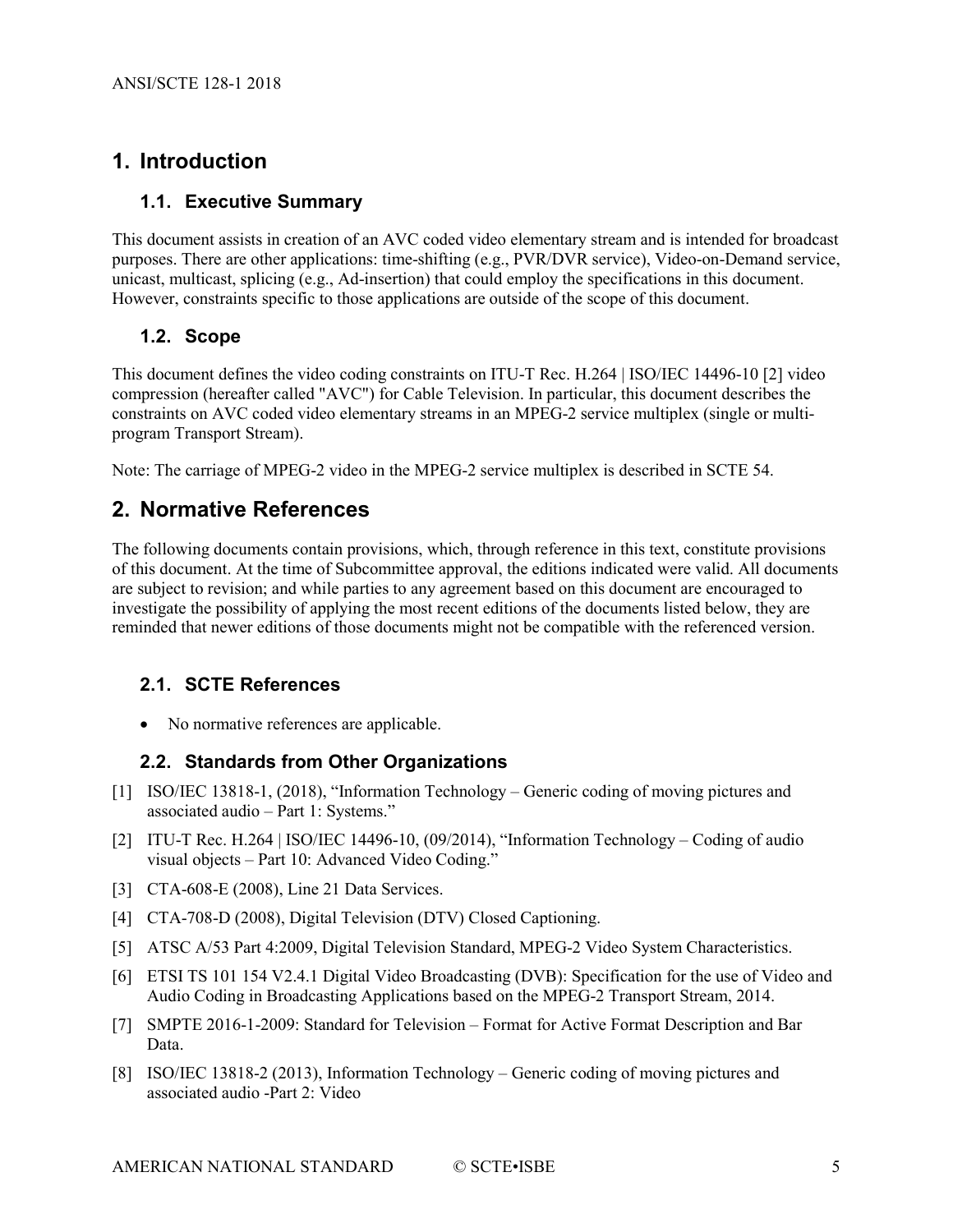#### <span id="page-5-0"></span>**2.3. Published Materials**

• No normative references are applicable.

#### <span id="page-5-1"></span>**3. Informative References**

The following documents might provide valuable information to the reader but are not required when complying with this document.

#### <span id="page-5-2"></span>**3.1. SCTE References**

- [9] ANSI/SCTE 43 2015, Digital Video Systems Characteristics Standard for Cable Television.
- [10] ANSI/SCTE 21 2017, Standard for Carriage of NTSC VBI Data in Cable Digital Transport Streams.
- [11] ANSI/SCTE 07 2013, Digital Transmission Standard for Cable Television.
- <span id="page-5-9"></span>[12] ANSI/SCTE 172 2017, Constraints on AVC and HEVC Structured Video Coding for Digital Program Insertion.
- [13] SCTE 128 Part 2 2018, AVC Transport Constraints for Cable Television
- <span id="page-5-3"></span>[14] ANSI/SCTE 54 2015, Digital Video Service Multiplex and Transport System Standard for Cable Television.

#### **3.2. Standards from Other Organizations**

- <span id="page-5-5"></span>[15] SMPTE ST 170, Television – Composite Analog Video Signal – NTSC for Studio Applications.
- [16] SMPTE ST 274, Standard for television, 1920 x 1080 Scanning and Interface.
- <span id="page-5-6"></span>[17] SMPTE ST 296, Standard for television, 1280 x 720 Scanning, Analog and Digital Representation, and Analog Interface*.*
- <span id="page-5-7"></span>[18] ITU-R BT.601-6, Encoding parameters of digital television for studios.
- [19] ITU-R BT.709-6, Basic Parameter Values for the HDTV Standard for the Studio and for International Programme Exchange.
- [20] ITU-T J.83 Digital Video Transmission Standard for Cable Television.
- <span id="page-5-13"></span>[21] CTA-CEB16: Active Format Description (AFD) & Bar Data Recommended Practice.
- <span id="page-5-10"></span>[22] SMPTE 125, Standard for television, Component Video Signal 4:2:2, Bit Parallel Digital Interface.
- <span id="page-5-11"></span>[23] SMPTE 293, Standard for television, 720x483 Active Line at 59.95 Hz Progressive Scan Production, Digital Representation.
- [24] SMPTE 267, Standard for television, Bit Parallel Digital Interface- Component Video Signal 4:2:2 16x9 Aspect Ratio.
- <span id="page-5-8"></span>[25] ITU-T Rec. T.35, "Procedure for the allocation of ITU-T defined codes for non-standard facilities."
- [26] ATSC A/53, Part 3, "Service Multiplex and Transport Subsystem Characteristics"
- <span id="page-5-12"></span><span id="page-5-4"></span>[27] CTA-861-G "A DTV Profile for Uncompressed High Speed Digital Interfaces"

#### **3.3. Published Materials**

• No informative references are applicable.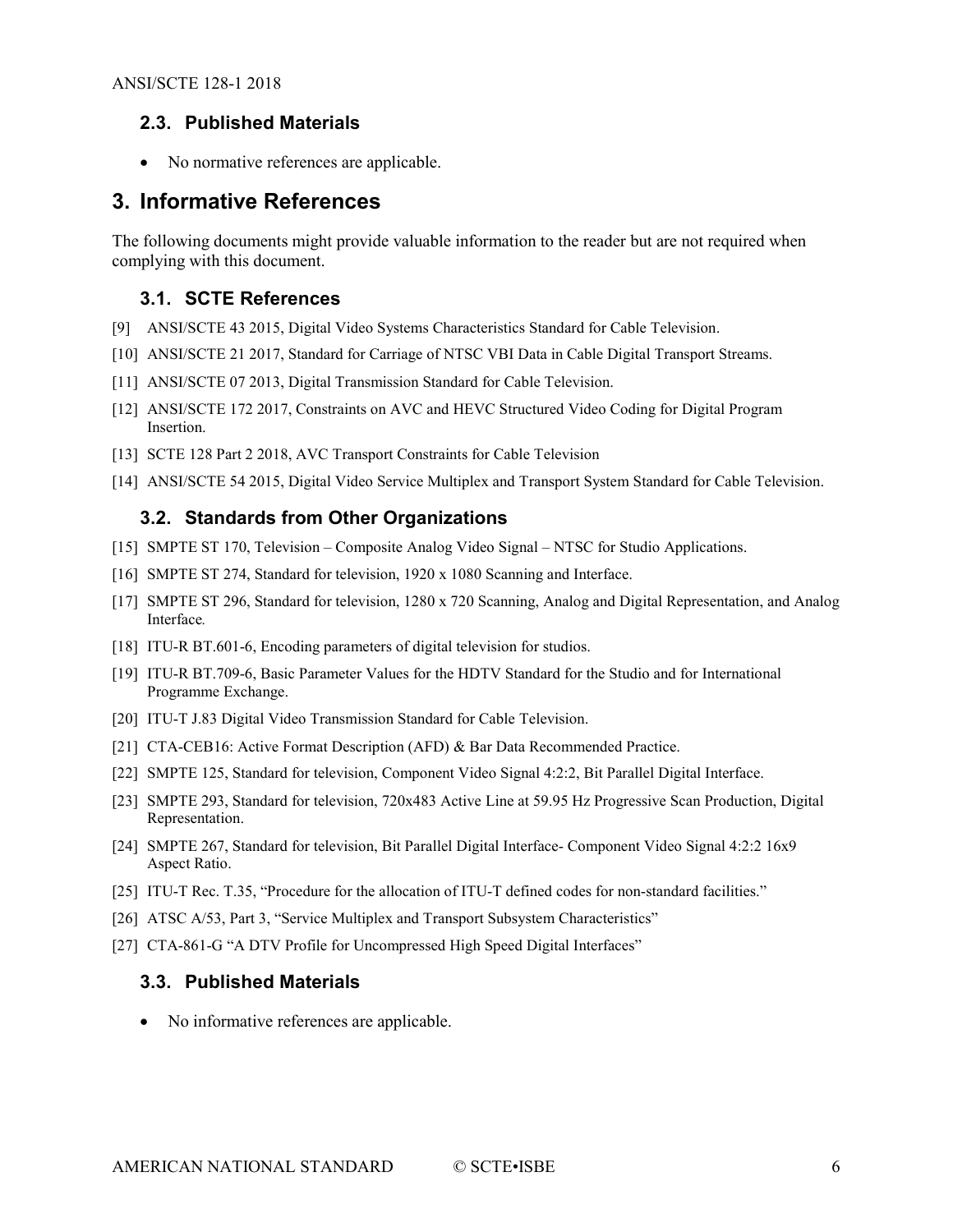# <span id="page-6-0"></span>**4. Compliance Notation**

| shall            | This word or the adjective "required" means that the item is an              |  |
|------------------|------------------------------------------------------------------------------|--|
|                  | absolute requirement of this document.                                       |  |
| shall not        | This phrase means that the item is an absolute prohibition of this           |  |
|                  | document.                                                                    |  |
| <i>forbidden</i> | This word means the value specified shall never be used.                     |  |
|                  | This word or the adjective "recommended" means that there may exist          |  |
| should           | valid reasons in particular circumstances to ignore this item, but the       |  |
|                  | full implications should be understood and the case carefully weighted       |  |
|                  | before choosing a different course.                                          |  |
|                  | This phrase means that there may exist valid reasons in particular           |  |
| should not       | circumstances when the listed behavior is acceptable or even useful,         |  |
|                  | but the full implications should be understood and the case carefully        |  |
|                  | weighed before implementing any behavior described with this label.          |  |
|                  | This word or the adjective " <i>optional</i> " means that this item is truly |  |
|                  | optional. One vendor may choose to include the item because a                |  |
| may              | particular marketplace requires it or because it enhances the product,       |  |
|                  | for example; another vendor may omit the same item.                          |  |
|                  | Use is permissible for legacy purposes only. Deprecated features may         |  |
| deprecated       | be removed from future versions of this document. Implementations            |  |
|                  | should avoid use of deprecated features.                                     |  |

# <span id="page-6-1"></span>**5. Abbreviations and Definitions**

### <span id="page-6-2"></span>**5.1. Abbreviations**

| <b>AFD</b>  | active format description                        |
|-------------|--------------------------------------------------|
| <b>ATSC</b> | <b>Advanced Television Systems Committee</b>     |
| AU          | access unit                                      |
| <b>AVC</b>  | advanced video coding                            |
| <b>CPB</b>  | coded picture buffer                             |
| <b>DPB</b>  | decoded picture buffer                           |
| <b>DPI</b>  | digital program insertion                        |
| <b>DTV</b>  | digital television                               |
| <b>DVB</b>  | digital video broadcasting                       |
| <b>DVS</b>  | Digital Video Subcommittee                       |
| <b>FPP</b>  | forward predicted picture                        |
| <b>HDTV</b> | high definition television                       |
| <b>IDR</b>  | instantaneous decoding refresh                   |
| <b>IEC</b>  | <b>International Electrotechnical Commission</b> |
| <b>ISO</b>  | International Organization for Standardization   |
| <b>MPEG</b> | moving picture experts group                     |
| <b>NAL</b>  | network abstraction layer                        |
| <b>PPS</b>  | picture parameter set                            |
| <b>RBSP</b> | raw byte sequence payload                        |
| <b>SCTE</b> | Society of Cable Telecommunications Engineers    |
| <b>SDTV</b> | standard definition television                   |
| <b>SEI</b>  | supplemental enhancement information             |
| <b>SGOP</b> | SCTE group of pictures                           |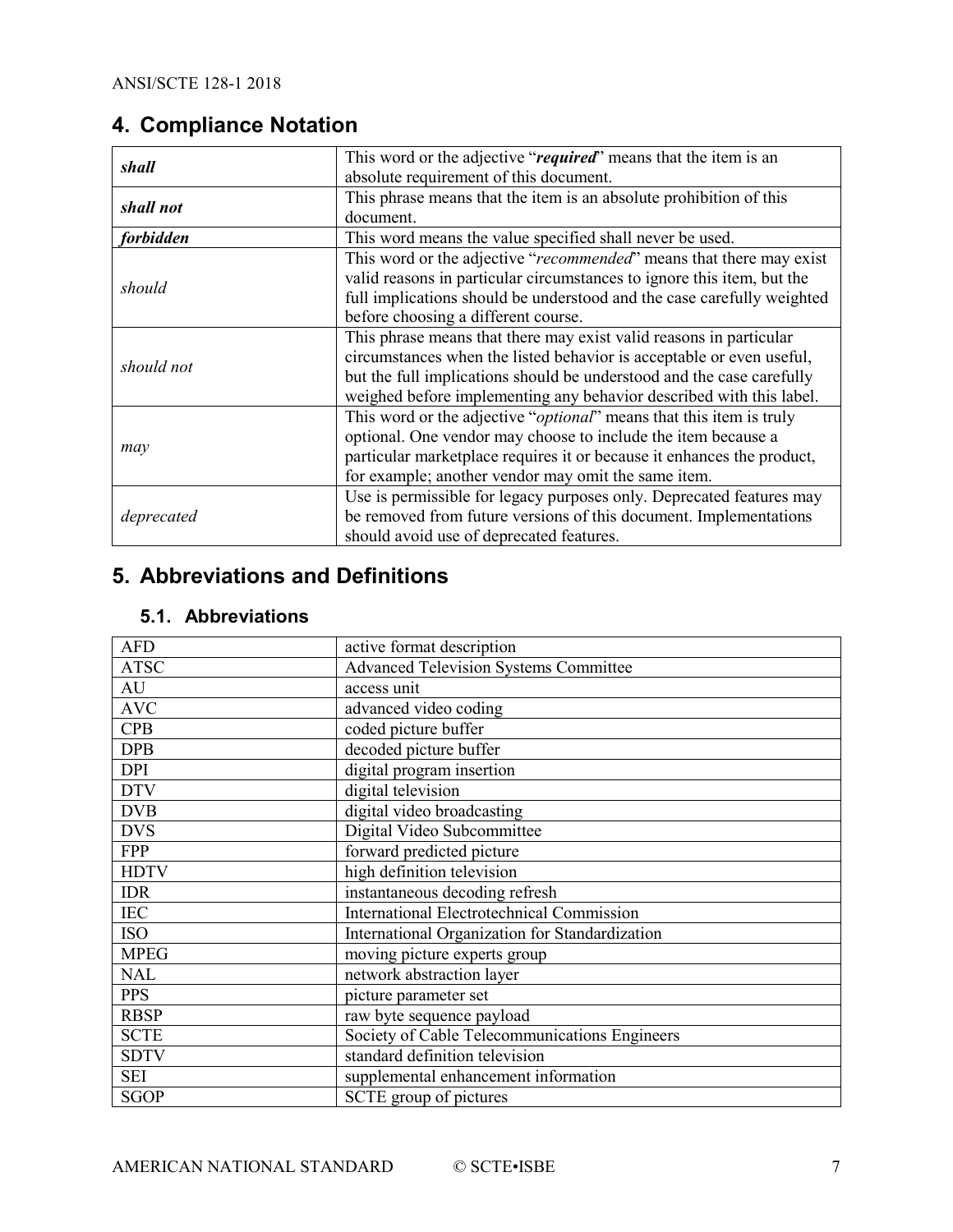| <b>SPS</b>  | sequence parameter set      |
|-------------|-----------------------------|
| <b>SRAP</b> | SCTE random access point    |
| <b>VBI</b>  | vertical blanking interval  |
| VUI         | video usability information |

#### <span id="page-7-0"></span>**5.2. Definitions**

| <b>Forward Predicted Picture</b> | A predicted picture that does not use any later-displayed picture as a<br>reference.                                                                                |
|----------------------------------|---------------------------------------------------------------------------------------------------------------------------------------------------------------------|
| <b>SGOP</b>                      | A SCTE Group of Pictures (SGOP) is the group of pictures spanning<br>two consecutive SRAPs including the prior SRAP AU but not<br>including the subsequent SRAP AU. |
| <b>SRAP</b> Picture              | An I- or IDR-picture that is part of an SRAP Access Unit.                                                                                                           |

AVC ITU-T Rec. H. 264 | ISO/IEC 14496-10 Advanced Video Coding standard

AVC Receiver The term "AVC Receiver" in this standard means a receiver having at least the attributes listed below:

- 1. Able to parse and decode the normative elements from AVC [2] that are specified with constraints in this standard;
- 2. Not adversely affected by the presence or absence of optional and informative elements from AVC [2];
- 3. Not adversely affected by the presence or absence of optional and informative elements in this standard;
- 4. Able to parse and process all elements from AVC [2] Annex D (SEI messages) and Annex E (VUI syntax elements) that are specified as normative in this standard and conveyed in-band; Note : These are optional elements in the AVC specification;
- 5. Able to parse and decode all the normative elements from ISO/IEC 13818-1 [1] that are normatively included and/or constrained by this standard;
- 6. Not adversely affected by the presence or absence of optional elements from ISO/IEC 13818-1 [1] (such as data in adaptation fields) that are specified with constraints in this standard;
- 7. Supports the processing of end of stream rbsp() syntax element required by applications where another bitstream follows the end of stream NAL unit. The bitstream that follows will start with an IDR picture and may be accompanied by a time base discontinuity.
- 8. Supports the processing of elementary streams in Low Delay Mode and Still Pictures.

Note: The additional information from items 6 and 7 is optionally provided for the benefit of AVC receivers that include support for applications such as PVR, DPI and VOD.

<span id="page-7-1"></span>Numerical formats are defined in the following table:

#### **Table 1 - Numerical Format Definitions**

| <b>Example</b><br><b>Values</b> | <b>Description</b>                    |
|---------------------------------|---------------------------------------|
| 12345                           | Example of a decimal value format     |
| 0x2A                            | Example of a hexadecimal value format |
| $^{\circ}10010100$              | Example of a string of binary digits  |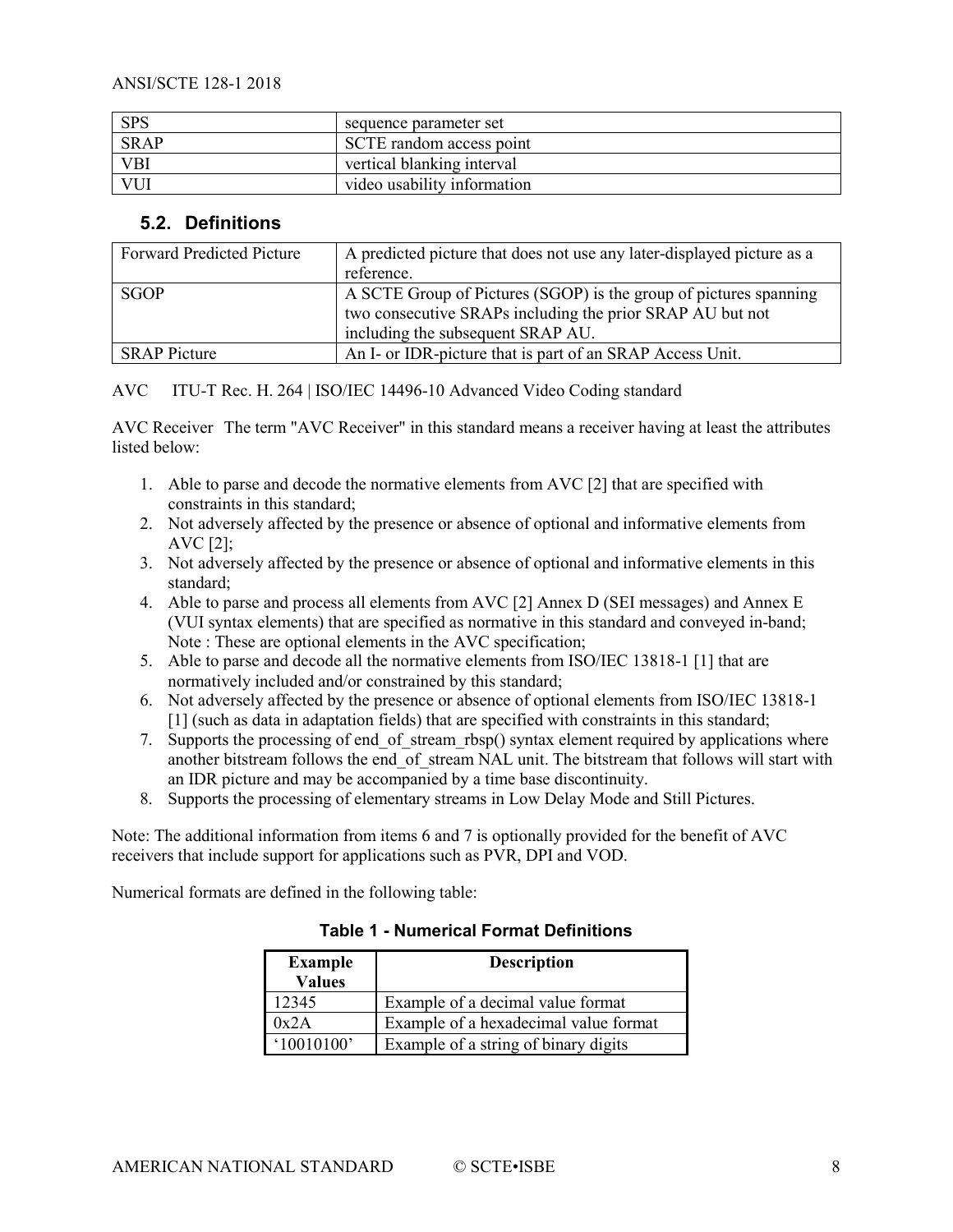# <span id="page-8-0"></span>**6. MPEG-2 Multiplex And Transport Constraints For AVC**

<span id="page-8-1"></span>Material formerly in this section now appears in SCTE 128 Part 2.

#### **6.1. Services and Features**

<span id="page-8-2"></span>This topic is specified in SCTE 128 Part 2.

#### **6.2. MPEG-2 Systems Standard**

#### *6.2.1. Video T-STD*

<span id="page-8-4"></span><span id="page-8-3"></span>This topic is specified in SCTE 128 Part 2.

#### **6.3. Assignment of identifiers**

<span id="page-8-5"></span>This topic is specified in SCTE 128 Part 2.

#### *6.3.1. AVC Stream Type Codes*

<span id="page-8-6"></span>This topic is specified in SCTE 128 Part 2.

#### *6.3.2. Descriptors*

#### *6.3.2.1. Video descriptor*

This topic is specified in SCTE 128 Part 2.

#### *6.3.2.2. Caption service descriptor*

This topic is specified in SCTE 128 Part 2.

#### *6.3.2.3. SCTE Adaptation field data descriptor*

<span id="page-8-7"></span>This topic is specified in SCTE 128 Part 2.

#### **6.4. AVC Program Constraints**

<span id="page-8-8"></span>This topic is specified in SCTE 128 Part 2.

#### *6.4.1. SCTE Random Access Point (SRAP) Access Unit Composition*

<span id="page-8-9"></span>This topic is specified in SCTE 128 Part 2.

#### *6.4.2. SRAP Transport Constraints*

This topic is specified in SCTE 128 Part 2.

#### *6.4.2.1. TS Packet Header and Adaptation Field Constraints*

This topic is specified in SCTE 128 Part 2.

#### *6.4.2.2. SRAP Picture Decoding Time Stamp and SRAP Picture Presentation Time Stamp Constraints*

This topic is specified in SCTE 128 Part 2.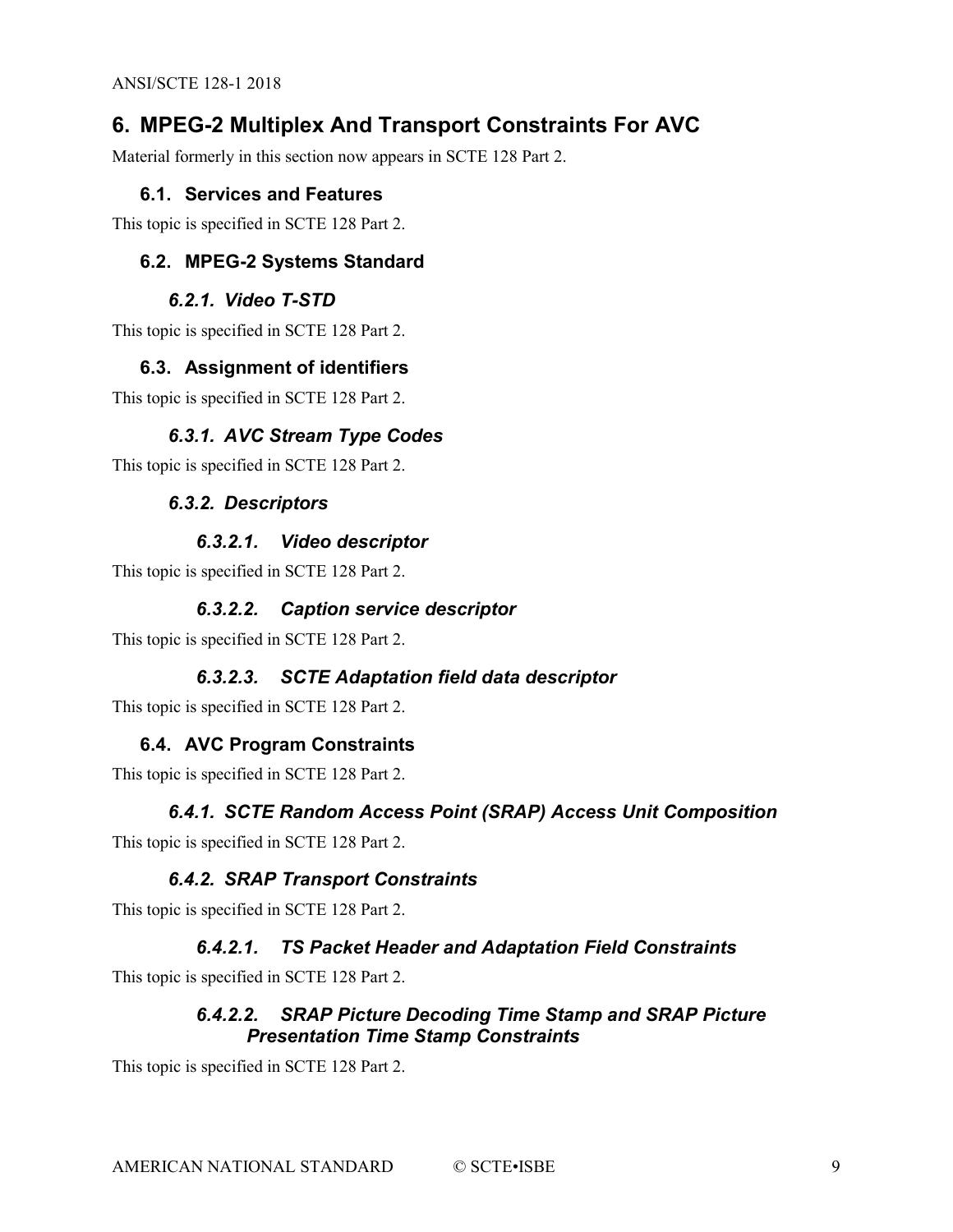#### *6.4.2.3. Constraints on Decoding Time Stamps*

<span id="page-9-0"></span>This topic is specified in SCTE 128 Part 2.

#### *6.4.3. Adaptation Field Private Data*

This topic is specified in SCTE 128 Part 2.

#### *6.4.3.1. Optional Transport Adaptation Layer Information*

<span id="page-9-1"></span>This topic is specified in SCTE 128 Part 2.

#### **6.5. PES constraints**

<span id="page-9-2"></span>This topic is specified in SCTE 128 Part 2.

## **7. AVC Video Constraints**

#### <span id="page-9-3"></span>**7.1. Possible video inputs**

<span id="page-9-5"></span>While not required by this standard, there are certain television production standards, shown in [Table 5,](#page-9-5) that define video formats that relate to compression formats specified by this standard.

| Video standard             | <b>Active lines</b> | Active samples/line |
|----------------------------|---------------------|---------------------|
| <b>SMPTE ST 274 [15]</b>   | 1080                | 1920                |
| <b>SMPTE ST 296 [17]</b>   | 720                 | 1280                |
| <b>ITU-R BT.601-5 [18]</b> | 483'                |                     |

**Table 5 - Standardized Video Input Formats**

The compression formats may be derived from one or more appropriate video input formats. It may be anticipated that additional video production standards may be developed in the future that extend the number of possible input formats.

#### <span id="page-9-4"></span>**7.2. Source coding specification**

 $\overline{a}$ 

The AVC video compression algorithm shall conform to the High or Main Profile syntax of AVC [2]. AVC is specified herein as bitstreams compliant to a constrained set of High or Main Profile at Level 3.0, 4.0, or 4.2 (level idc equal to 30, 40 or 42 respectively). Unless specified otherwise in this document, the allowable parameters shall be bounded by the upper limits specified in the AVC Specification  $[2]^2$  $[2]^2$  $[2]^2$ .

Profiles and levels shall be constrained as shown in [Table 6,](#page-10-1) [Table 9A](#page-13-0), [Table 9B](#page-13-1) and [Table 9C](#page-14-0) (indicated values for profile idc and level idc).

Additionally, AVC bitstreams shall meet the constraints and specifications described in this document. AVC bitstreams shall utilize the SEI and the VUI syntactic elements defined in AVC [2] Annexes D and E respectively in accordance with this specification. VUI and SEI messages expected to be processed by

<span id="page-9-6"></span><sup>&</sup>lt;sup>1</sup>The number of active lines is not specified in ITU-R.601-6 [\[18\].](#page-5-7) "483" is the original number of active lines specified in the NTSC standard. However current accepted practice in North America allows the line count to be anywhere from 480 to 486.

<span id="page-9-7"></span><sup>&</sup>lt;sup>2</sup> See ISO/IEC 14496-10<sup>[2]</sup>, Annex A for more information regarding profiles and levels.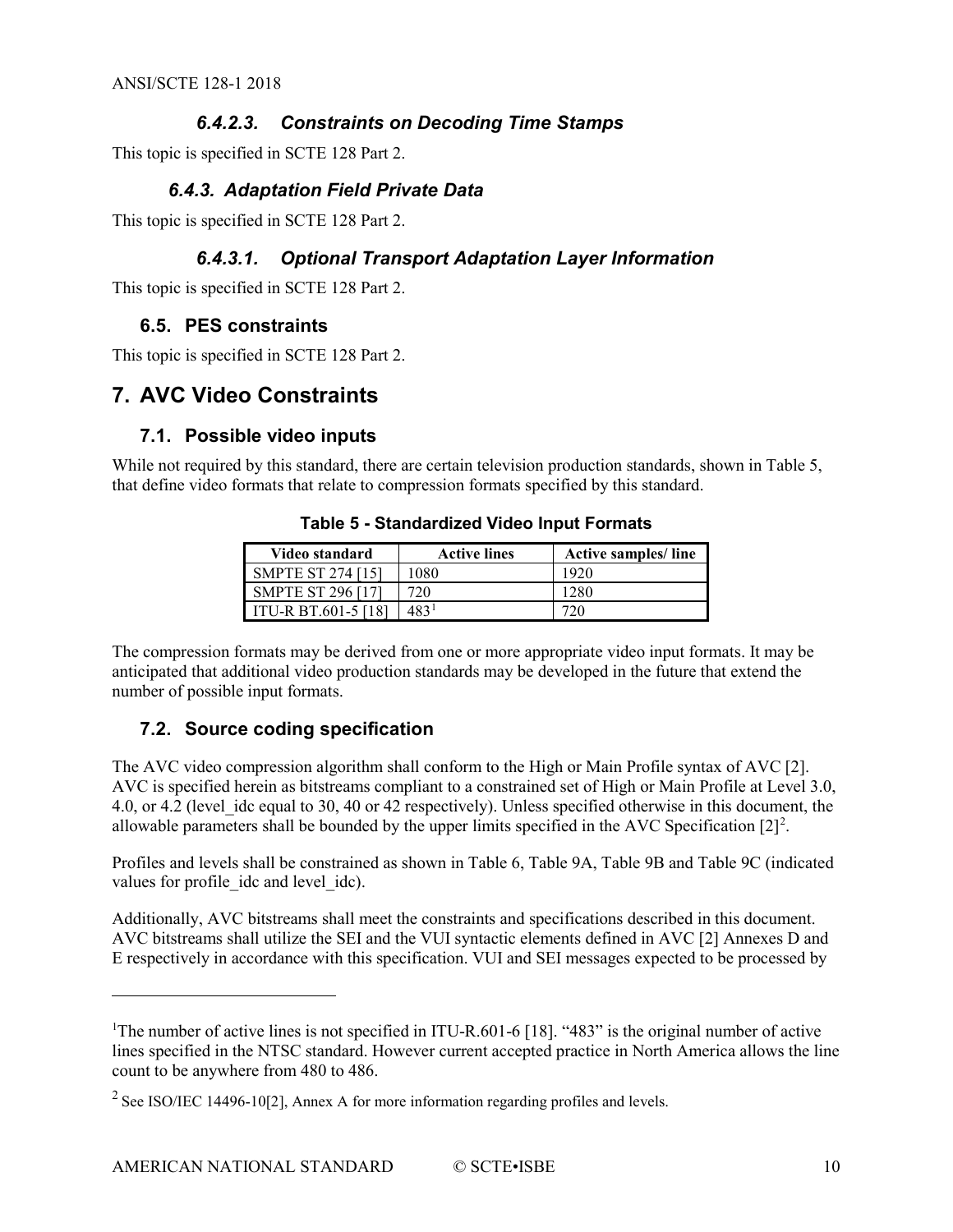an AVC Receiver are specified herein. Some VUI and SEI messages are optional and may be ignored by the AVC Receiver as specified herein. AVC Receivers should be made under the assumption that any legal structure as permitted by AVC may occur in the broadcast stream even if presently reserved or unused.

#### *7.2.1. Constraints with respect to AVC*

<span id="page-10-0"></span>The tables in the following sections list the allowed values for each of the AVC syntactic elements that are restricted beyond the limits imposed by High Profile @ Level 4.0 or 4.2 in the AVC Specification.

#### *7.2.1.1. Sequence Parameter Set (SPS) constraints*

<span id="page-10-1"></span>For each SRAP, there shall be one active Sequence Parameter Set (SPS) present in the bit stream. [Table 6](#page-10-1) identifies parameters in the Sequence Parameter Set of a bit stream that shall be constrained by the video subsystem and lists the allowed values for each.

| <b>Parameter Set Syntactic Element</b> | <b>Allowed Value</b>              |
|----------------------------------------|-----------------------------------|
| profile ide                            | 100 or 77                         |
| constraint set0 flag                   | 0                                 |
| constraint set1 flag                   | $0$ (when profile ide is 100) and |
|                                        | (when profile idc is 77)          |
| constraint set2 flag                   | 0                                 |
| constraint set3 flag                   | $\theta$                          |
| level idc                              | See Tables 9A, 9B and 9C          |
| num ref frames                         | Less than or equal to             |
|                                        | MaxFrameBuffers (See Tables       |
|                                        | 9A, 9B and 9C)                    |
| chroma format idc                      | 1 (when profile ide is 100)       |
|                                        | $N/A$ (when profile ide is 77)    |
| gaps in frame number value allowed     | $\Omega$                          |
| flag                                   |                                   |
| pic width in mbs minus1                | See Tables 9A, 9B and 9C          |
| pic height in map units minus1         | See Tables 9A, 9B and 9C          |
| vui parameters present flag            |                                   |

**Table 6 - Sequence Parameter Set Constraints**

All AVC Receivers are expected to be capable of processing AVC Bitstreams that have profile idc(s) of 100 in accordance with the parameters and constraints set herein. Note that these AVC Receivers should process bitstreams with profile  $idc = 77$  also.

The time interval between consecutive changes in pairs of pic\_width\_in\_mbs\_minus1 and pic\_height\_in\_map\_units\_minus1 shall be greater than or equal to one second.

#### *7.2.1.2. Video Usability Information (VUI) Constraints*

The AVC elementary stream shall comply with the constraints in [Table 7.](#page-11-0) The AVC Receiver is expected to process the following VUI syntax elements: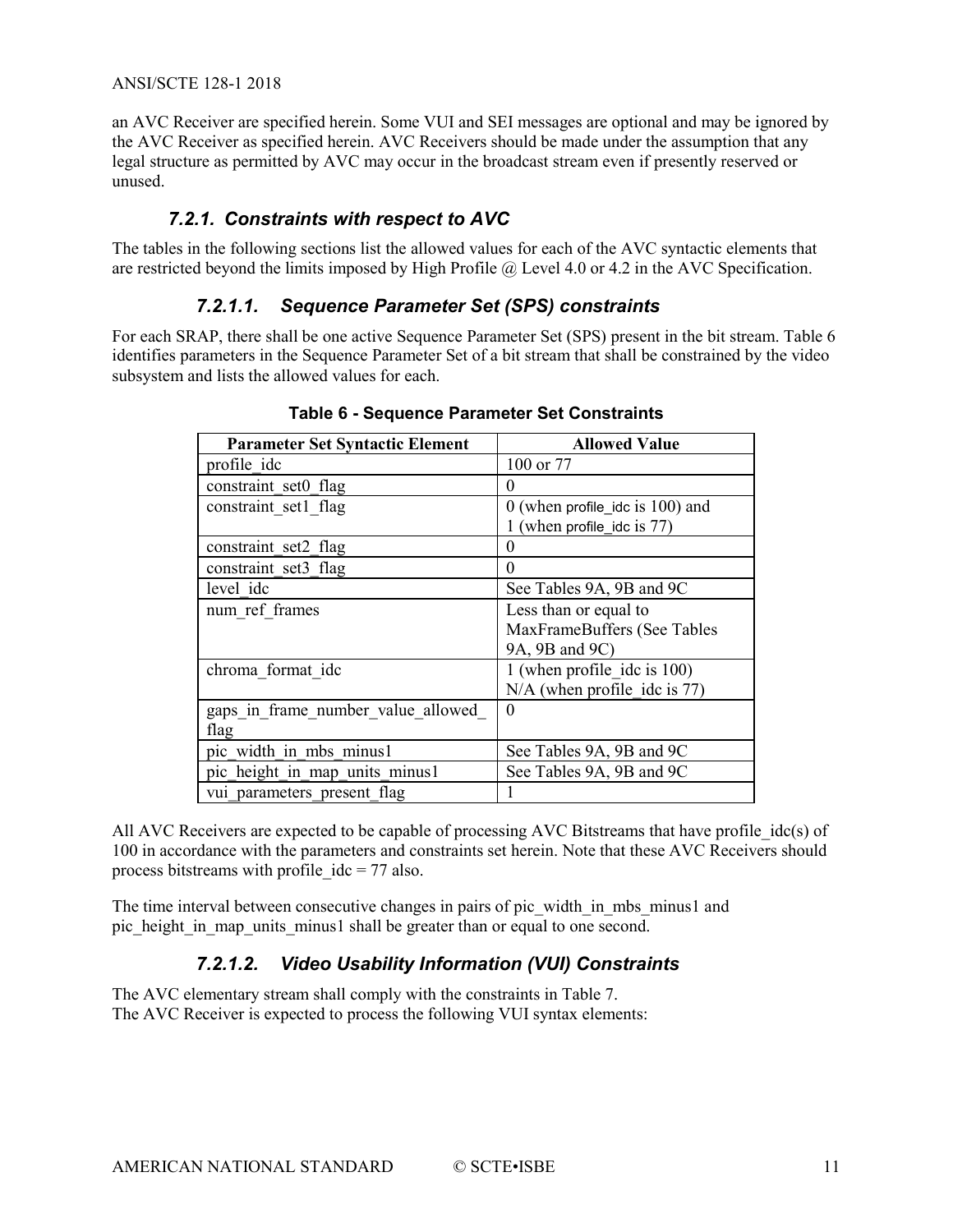<span id="page-11-0"></span>

| <b>VUI Header Syntactic Element</b> | <b>Allowed Value</b>  |
|-------------------------------------|-----------------------|
| aspect ratio idc                    | See Tables 9A, 9B and |
|                                     | 9C                    |
| colour primaries                    | see below             |
| transfer characteristics            | see below             |
| matrix coefficients                 | see below             |
| chroma sample loc type top field    | used                  |
| chroma sample loc type bottom field | used                  |
| num units in tick                   | See Table 11          |
| time scale                          | See Table 11          |
| fixed frame rate flag               | 1 (equals 0 for Low   |
|                                     | Delay mode and still  |
|                                     | pictures)             |
| pic struct present flag             | used                  |
| max dec frame buffering             | equal to              |
|                                     | MaxFrameBuffers (See  |
|                                     | Tables 9A, 9B and 9C) |
|                                     | (if present)          |

**Table 7 - VUI Constraints**

While any appropriate values for each of the following 3 parameters in the VUI: colour primaries, transfer characteristics, and matrix coefficients, as defined in Tables E-3, E-4, and E-5 of AVC [2], are allowed in the transmitted bit stream, it is noted that ITU-R BT.709-6 [19] and SMPTE ST 170 [15] are the most likely to be in common use.

The preferred values for colour primaries, transfer characteristics and matrix coefficients are defined to be ITU-R BT.709-6 [19] for the first two row entries in [Table 5.](#page-9-5) For the bottom row entry i[n Table 5,](#page-9-5) the preferred values for colour\_primaries, transfer\_characteristics and matrix\_coefficients are defined to be SMPTE ST 170 [\[15\].](#page-5-5)

Note: Syntactical elements that are used require that the immediate parent "xxx\_present\_flag", if it exists, to be enabled (for example, the colour\_description\_present flag).

#### *7.2.1.3. Picture Parameter Constraints and Level Limits*

AVC Bitstreams shall not include non-paired fields (as defined in AVC).

All pictures in AVC Bitstreams shall be displayable pictures.

Between two SRAPs, the content of a picture parameter set with a particular pic parameter set id shall not change. That is, if more than one picture parameter set is present in the bitstream and these picture parameter sets are different from each other, then each picture parameter set shall have a different pic parameter set id.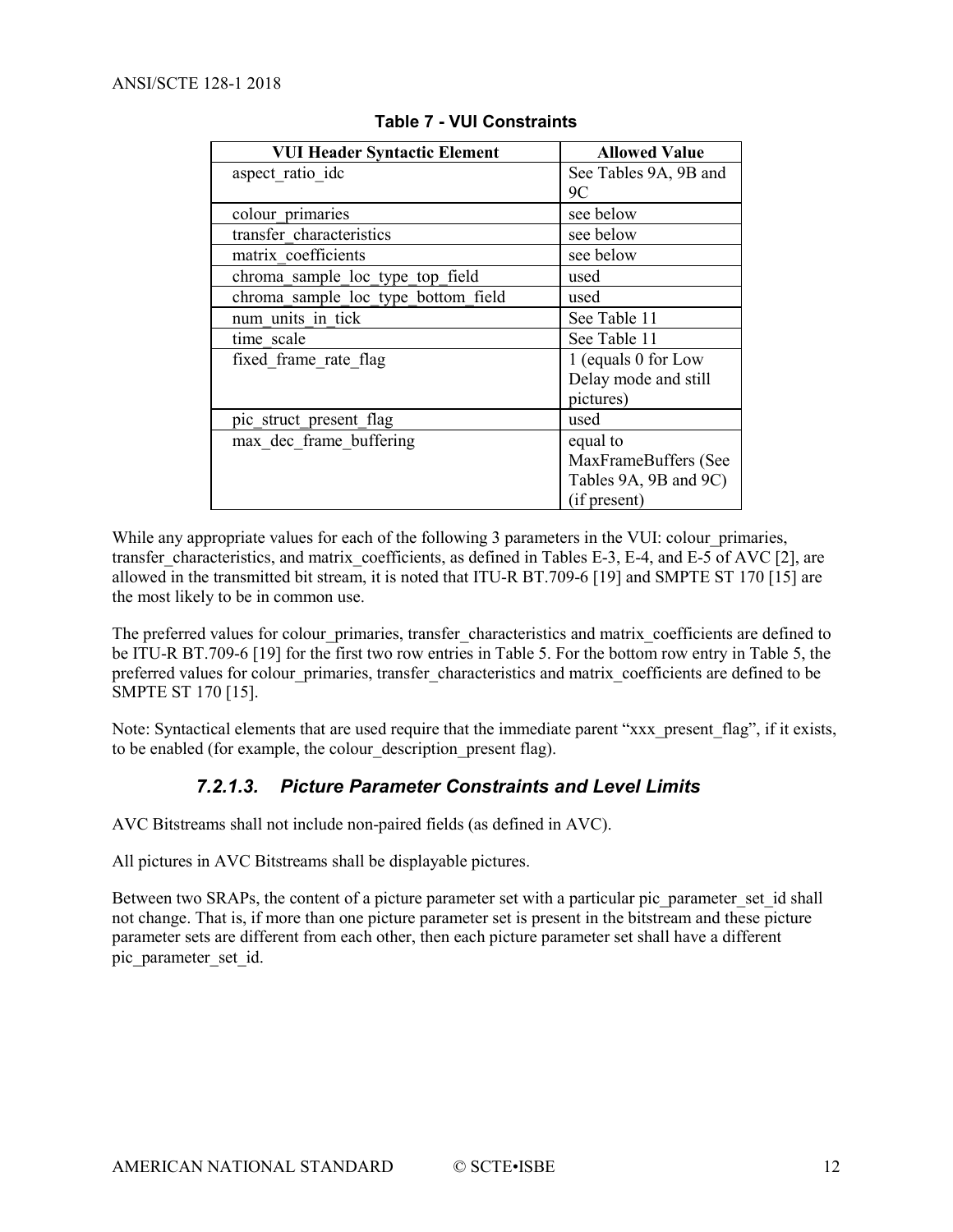#### *7.2.1.4. Supplemental Enhancement Information (SEI) Constraints*

<span id="page-12-0"></span>

| <b>SEI Header Syntactic Element</b>         | <b>Usage Constraints</b>               |
|---------------------------------------------|----------------------------------------|
| Picture Timing SEI message                  | Optional, but required if picture      |
|                                             | structure information is carried       |
| User data registered by ITU-T Rec. T.35[25] | Required for carriage of AFD, closed   |
| SEI message                                 | captioning, and/or bar data structures |

#### **Table 8 - SEI Constraints**

For bitstreams that carry the picture structure information (such as film mode), the pic\_struct\_present\_flag shall be set to '1' in the VUI. If the pic\_struct\_present\_flag is set to '1' in the VUI, then per AVC [2] a picture timing SEI is required to be associated with each access unit in the coded video sequence. If the coded video sequence does not require picture structure information, then the pic\_struct\_present\_flag should be set to  $\hat{0}'$  in the VUI. This flag in the VUI allows use of a picture timing SEI message with only the picture structure information without the need to include HRD information (such as CPB and DPB delay or initial values of the delay in the buffering period SEI).

The Buffering Period SEI message is optional and may be ignored since this message duplicates the functionality defined in the MPEG-2 transport level. The Pan-Scan SEI message is optional but not recommended. See Section 8.2.3. All other SEI messages are optional.

When supporting AFD, bar data, and closed captioning (see section 8.0 for more details), SEI user data registered itu t t $35$  shall be used.

#### *7.2.1.5. Compression format constraints*

Tables 9A, 9B and 9C list the allowed compression formats and constraints for associated parameters (for non low delay mode applications). [Table 9A](#page-13-0) covers Level 3.0 formats, [Table 9B](#page-13-1) covers Level 4.0 formats, an[d Table 9C](#page-14-0) covers Level 4.2 formats. AVC Receivers that are capable of decoding Level 4.0 formats are also expected to be capable of decoding Level 3.0 formats. AVC Receivers that are capable of decoding Level 4.2 formats are also expected to be capable of decoding Level 4.0 and Level 3.0 formats. See Section 7.2.1.6 which specifies additional constraints for low delay mode applications.

The value of "MaxFrameBuffers" is specified in Tables 9A, 9B and 9C below. For each of the resolutions in Tables 9A, 9B and 9C, the coded video sequence shall not require the units of frame buffers in the DPB (Decoded Picture Buffer) to be greater than MaxFrameBuffers to enable the output of the decoded pictures at the specified output times.

The syntax element num ref frames in the AVC Sequence Parameter Set shall be set to a value less than or equal to the value MaxFrameBuffers. If the syntax element max\_dec\_frame\_buffering is present in the VUI parameters syntax structure of the sequence parameter set, its value shall be set equal to MaxFrameBuffers. If the syntax element max\_dec\_frame\_buffering is not present in the VUI parameters syntax structure of the sequence parameter set, the bitstream shall still obey the same constraints as if the syntax element max dec frame buffering had been present and equal to MaxFrameBuffers.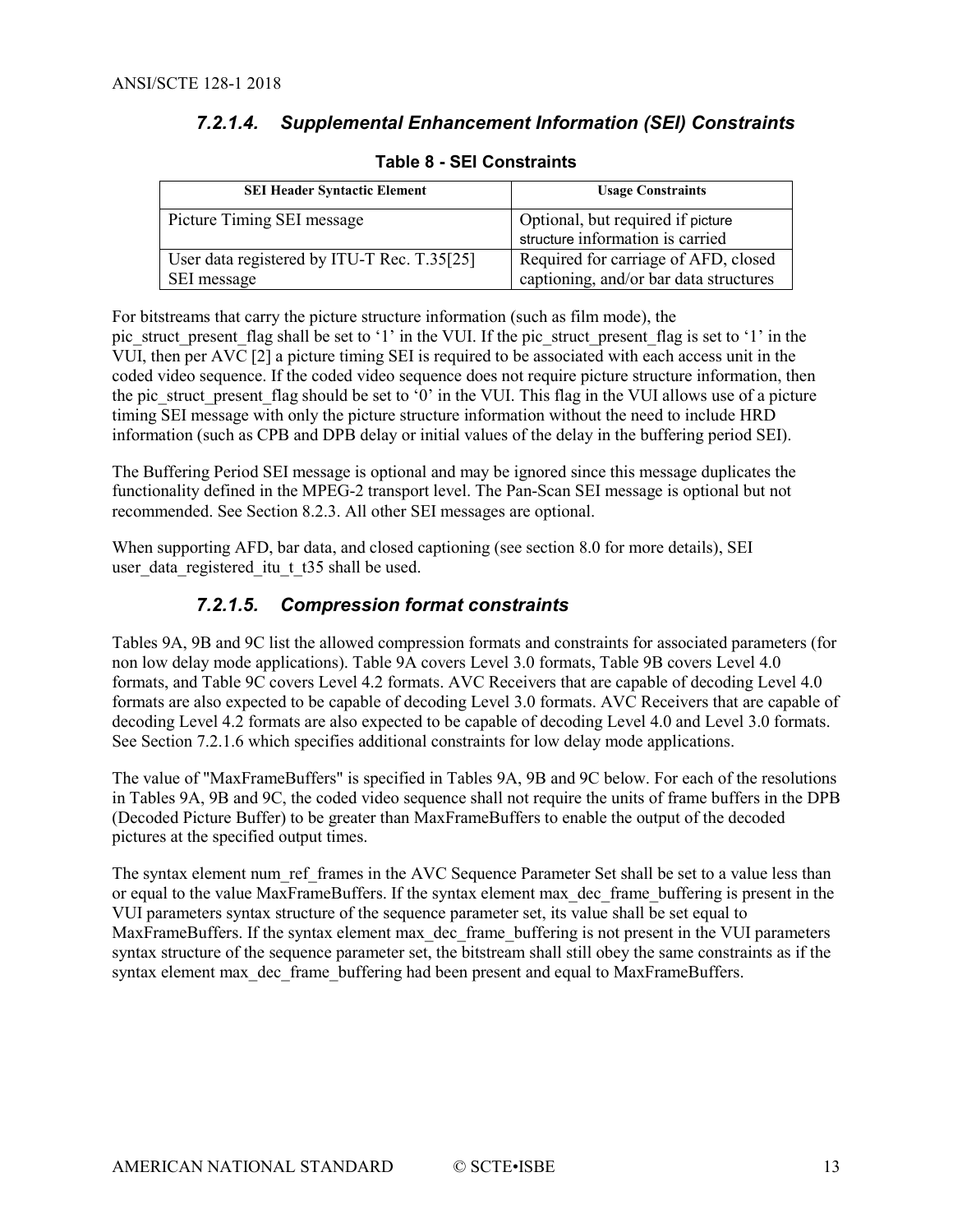<span id="page-13-0"></span>

| vertical<br>size | horizontal<br>size | Mbs | PicWidthin PicHeightin<br><u>Mbs</u> | <b>MaxFrameBuffers</b><br>[2] | aspect         | <b>Display</b><br>ratio idc aspect ratio | <b>Allowed</b><br>frame rates | Progressive<br>interlaced |
|------------------|--------------------|-----|--------------------------------------|-------------------------------|----------------|------------------------------------------|-------------------------------|---------------------------|
| 480              | 720                | 45  | 30                                   | 6                             | 5              | 16:9                                     | 1,2,4,5                       | P                         |
| 480              | 720                | 45  | 30                                   | 6                             | 3              | 4:3                                      | 1,2,4,5                       | $\overline{P}$            |
| 480              | 720                | 45  | 30                                   | 6                             | 5              | 16:9                                     | 4,5                           |                           |
| 480              | 720                | 45  | 30                                   | 6                             | 3              | 4:3                                      | 4,5                           |                           |
| 480              | 704                | 44  | 30                                   | 6                             | 5              | 16:9                                     | 1,2,4,5                       | $\overline{P}$            |
| 480              | 704                | 44  | 30                                   | 6                             | 3              | 4:3                                      | 1,2,4,5                       | P                         |
| 480              | 704                | 44  | 30                                   | 6                             | 5              | 16:9                                     | 4,5                           |                           |
| 480              | 704                | 44  | 30                                   | 6                             | 3              | 4:3                                      | 4,5                           |                           |
| 480              | 640                | 40  | 30                                   | 6                             |                | 4:3                                      | 1,2,4,5                       | P                         |
| 480              | 640                | 40  | 30                                   | 6                             |                | 4:3                                      | 4,5                           |                           |
| 480              | 544                | 34  | 30                                   | 6                             | 5              | 4:3                                      | 1,4                           | P                         |
| 480              | 544                | 34  | 30                                   | 6                             | 5              | 4:3                                      | 4                             |                           |
| 480              | 528                | 33  | 30                                   | 6                             | 5              | 4:3                                      | 1,4                           | P                         |
| 480              | 528                | 33  | 30                                   | 6                             | 5              | 4:3                                      | 4                             |                           |
| 480              | 352                | 22  | 30                                   | 6                             |                | 4:3                                      | 1,4                           | $\overline{P}$            |
| 480<br>Il ogond: | 352                | 22  | 30                                   | 6                             | $\overline{7}$ | 4:3                                      | $\overline{4}$                |                           |

**Table 9A - Level 3.0 Compression Format Constraints (level\_idc = 30)**

**Legend:**

frame rate: 1 = 23.976 Hz, 2 = 24 Hz, 4 = 29.97 Hz, 5 = 30 Hz, 7 = 59.94 Hz, 8 = 60 Hz aspect\_ratio\_idc: 1 = 1:1 [square samples], 3 = 10:11, 5 = 40:33, 7 = 20:11, 14= 4:3

| Table 9B - Level 4.0 Compression Format Constraints (level_idc = 40) |  |
|----------------------------------------------------------------------|--|
|----------------------------------------------------------------------|--|

<span id="page-13-1"></span>

| vertical<br>size | horizontal<br>size | Mbs | PicWidthin PicHeightin<br>Mbs | <b>MaxFrameBuffers</b><br>[2] | aspect | <b>Display</b><br>ratio idc aspect ratio | <b>Allowed</b><br>frame rates | Progressive<br>interlaced |
|------------------|--------------------|-----|-------------------------------|-------------------------------|--------|------------------------------------------|-------------------------------|---------------------------|
| 1080             | 1920               | 120 | 68                            | 4                             |        | 16:9                                     | 1,2,4,5                       |                           |
| 1080             | 1920               | 120 | 68                            | 4                             |        | 16:9                                     | 4,5                           |                           |
| 1080             | 1440               | 90  | 68                            |                               | 14     | 16:9                                     | 1,2,4,5                       | D                         |
| 1080             | 1440               | 90  | 68                            |                               | 14     | 16:9                                     | 4,5                           |                           |
| 720              | 1280               | 80  | 45                            |                               |        | 16:9                                     | $1,2,4,5,7,8$ P               |                           |
| 480              | 720                | 45  | 30                            |                               |        | 16:9                                     | 7,8                           |                           |
| 480              | 720                | 45  | 30                            |                               |        | 4:3                                      | 7,8                           |                           |
| 480              | 704                | 44  | 30                            |                               |        | 16:9                                     | 7,8                           |                           |
| 480              | 704                | 44  | 30                            |                               |        | 16:9                                     | 7,8                           |                           |
| 480              | 640                | 40  | 30                            |                               |        | 4:3                                      | 7,8                           | D                         |

**Legend:**

frame rate: 1 = 23.976 Hz, 2 = 24 Hz, 4 = 29.97 Hz, 5 = 30 Hz, 7 = 59.94 Hz, 8 = 60 Hz aspect\_ratio\_idc: 1 = 1:1 [square samples], 3 = 10:11, 5 = 40:33, 7 = 20:11, 14= 4:3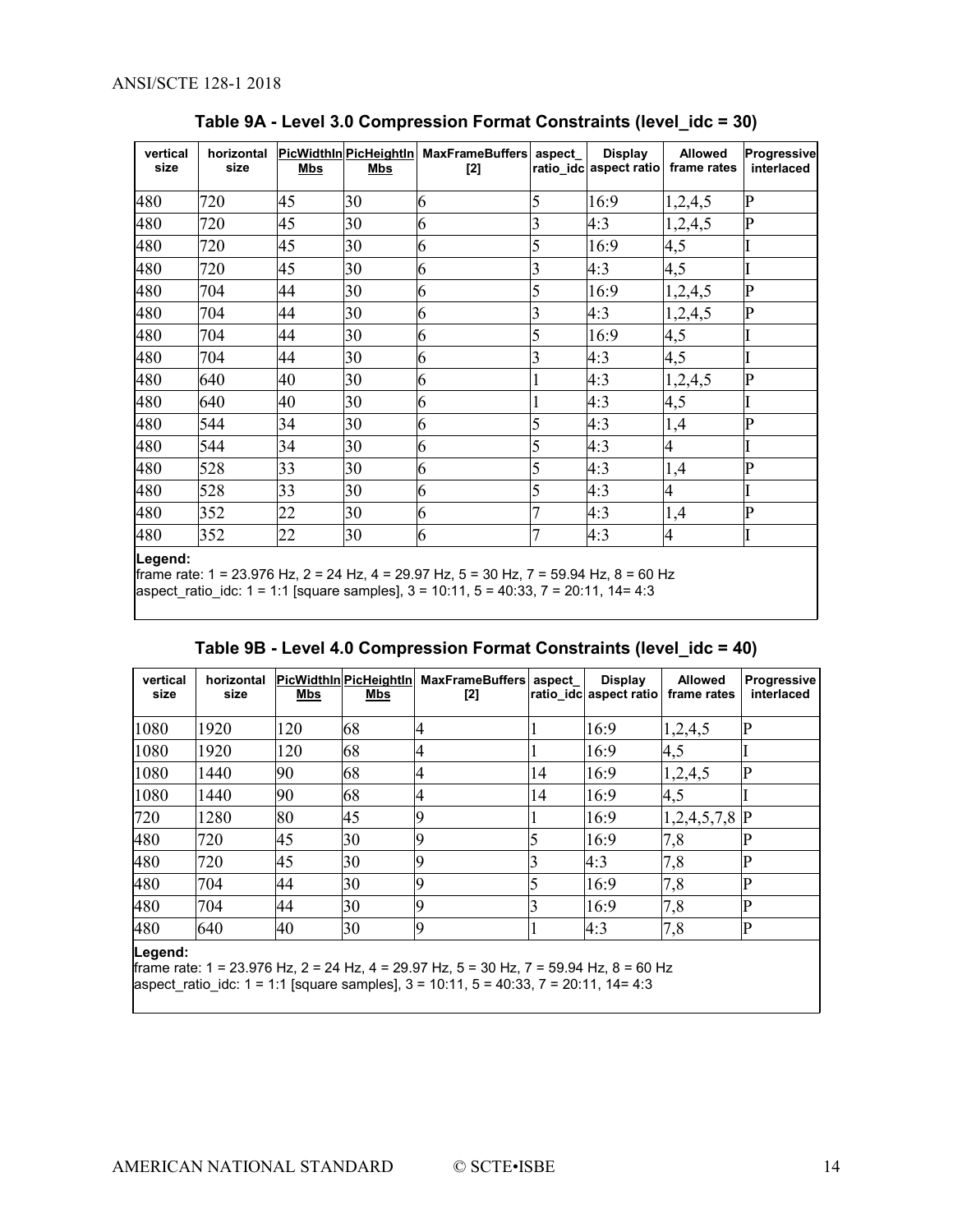<span id="page-14-0"></span>

| vertical<br>size | horizontal<br>size                                                                                                                            | <b>Mbs</b> | <b>Mbs</b> | PicWidthin PicHeightin   MaxFrameBuffers   aspect<br>[2] |    | <b>Display</b><br>ratio idc aspect ratio | <b>Allowed</b><br>frame rates | <b>Progressive</b><br>interlaced |
|------------------|-----------------------------------------------------------------------------------------------------------------------------------------------|------------|------------|----------------------------------------------------------|----|------------------------------------------|-------------------------------|----------------------------------|
| 1080             | 1920                                                                                                                                          | 120        | 68         |                                                          |    | 16:9                                     | 7,8                           |                                  |
| 1080             | 1440                                                                                                                                          | 90         | 68         |                                                          | 14 | 16:9                                     | 7,8                           |                                  |
| Legend:          | frame rate: $7 = 59.94$ Hz, $8 = 60$ Hz<br>aspect ratio idc: $1 = 1:1$ [square samples], $3 = 10:11$ , $5 = 40:33$ , $7 = 20:11$ , $14 = 4:3$ |            |            |                                                          |    |                                          |                               |                                  |

**Table 9C - Level 4.2 Compression Format Constraints (level\_idc = 42)**

For pictures with vertical sizes of 1080, 1088 lines shall be coded in order to satisfy the AVC requirement that the coded vertical size be a multiple of 16 (progressive scan) or 32 (interlaced scan). The bottom 8 lines should be disregarded by a decoder. The value of frame\_crop\_top\_offset shall be 0 and frame crop bottom offset shall be  $2*(1 + \text{frame} \text{ mbs} \text{ only flag}).$ 

The maximum values of Max Frame Size, Max Video Bit Rate, MaxCPB and MaxDPB shall not exceed the values shown in [Table 10.](#page-14-1) These values are based on the highest picture resolutions specified in Tables 9A, 9B and 9C. Values for Max Video Bit Rate and MaxCPB should follow the constraints listed in [Table 10](#page-14-1) unless limited by the contiguous bandwidth of the transmission channel minus any additional data overhead needs.

<span id="page-14-1"></span>**Table 10 - Level and Computed Values to Support Table 9A, 9B and 9C**

| Level       | <b>Max Frame</b> | <b>Max Video Bit</b> | <b>MaxCPB</b> | <b>MaxDPB</b> |
|-------------|------------------|----------------------|---------------|---------------|
|             | <b>Size</b>      | Rate                 |               | units of      |
|             | (MacroBlocks)    |                      |               | 1024 bytes    |
| Level $3.0$ | 1350             |                      |               | 3037.5        |
| Level $4.0$ | 8160             | 30                   | 37.5          | 12440         |
| Level 4.2   | 8160             | 30                   | 37.5          | 2440          |

Note: Bitrates and CPB size calculations performed per ISO/IEC 14496-10 [2] Annex A and ISO/IEC 13818-1 [1] Section 2.14.3.1

<span id="page-14-2"></span>[Table 11](#page-14-2) lists time\_scale and num\_units\_in\_tick need to set for Progressive and Interlaced frame rates.

**Table 11 - Time\_scale & num\_units\_in\_tick settings for Frame Rates**

| <b>Frame Rate</b><br>(Hz) | Interlaced/<br><b>Progressive</b> | time_scale | num_units_in_tick |
|---------------------------|-----------------------------------|------------|-------------------|
| 23.976                    | P                                 | 48000      | 1001              |
| 24                        | P                                 | 48         |                   |
| 29.97                     | P                                 | 60000      | 1001              |
| 30                        | P                                 | 60         |                   |
| 29.97                     |                                   | 60000      | 1001              |
| 30                        |                                   | 60         |                   |
| 59.94                     | P                                 | 120000     | 1001              |
| 60                        | P                                 | 120        |                   |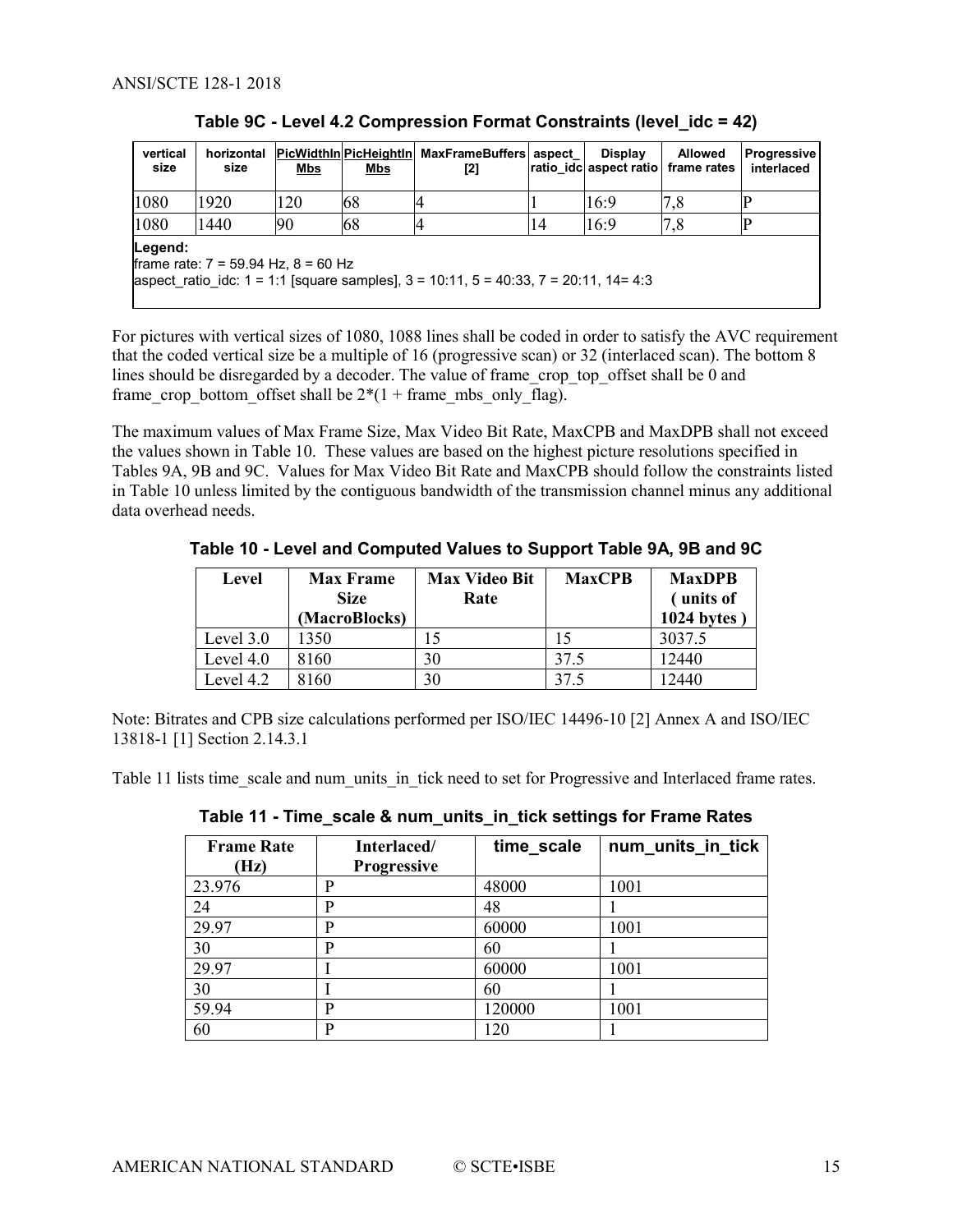#### *7.2.1.6. Low Delay Mode*

Low Delay mode corresponds to low delay hrd  $flag = '1'$  and is signaled by fixed frame rate  $flag = '0'$ in the VUI (per [Table 7.](#page-11-0) Low Delay mode shall satisfy all of the following coding constraints. Transport constraints for low delay mode are found in SCTE 128 Part 2 Section 7.2.1.6.

1. All pictures shall be an IDR, I, or FPP.

Note: AVC receivers may ignore pic struct (if present in the picture timing SEI) for Low Delay mode applications. In some cases, pic struct values  $(1, 2, 5 \text{ or } 6)$  could cause field parity issues in receivers when decoded pictures are repeated.

- 2. Every SGOP shall be coded so that it is fully reconstructable. Note: This constrains the FPPs to point to reference pictures within the SGOP.
- 3. The maximum number of reference pictures for Low Delay Mode shall be one less than the maximum number of reference pictures for non-Low Delay mode.

Note: If required, AVC receivers can determine the display frame rate from the VUI parameters num units in tick and time scale (see [Table 11\)](#page-14-2).

Note: Per Annex E of AVC [\[2\],](#page-4-6) low delay hrd flag can either be present in the VUI or conveyed by other means. If low\_delay hrd flag is present in the VUI, then (per Annex D and Annex E of AVC) bitstreams must include buffering period SEI and picture\_timing SEI with the appropriate values of CPB and DPB delay values for each access unit. If low\_delay\_hrd\_flag is present in the VUI and set to '1', then AVC receivers must use the CPB and DPB delay values from the picture timing SEI for T-STD management instead of the PTS and DTS values coded in the PES header of each access unit (per section 2.14.3 of 13818-1 [\[1\]\)](#page-4-7). If low\_delay\_hrd\_flag is not present in the VUI and fixed frame rate flag is set to '0', AVC receivers are expected to assume Low Delay mode (i.e.:, low delay hrd  $flag = '1'$  which allows buffer underflow) and may use the PTS and DTS values coded in the PES header for T-STD management.

4. The fixed frame rate flag shall be set to zero for transmission, however an AVC Receiver may ignore the fixed frame rate flag in Low Delay mode.

#### *7.2.1.7. Program Splicing Constraint*

System processes (such as digital ad insertion and program splicing) may require a resolution change in the AVC stream within the same program that results in a seamless or near-seamless behavior in the AVC receiver. When a user of this standard wishes to facilitate such a change, the AVC elementary stream shall be encoded in accordance with these additional constraints (also see SCTE 172 [\[12\]\)](#page-5-9):

If such seamless or near-seamless behavior in the AVC receiver is desired, then level\_idc and the vertical picture size in the AVC elementary stream should not change within the same program (also SCTE 172).

Note: profile changes, display aspect ratio changes, frame rate changes, and interlaced/progressive transitions (in either order) should be avoided as they may result in disruption of the decoder's video output.

For transmissions that conform to the above constraints, the AVC Receiver is expected to manage the MaxDpbSize (defined in [\[2\]\)](#page-4-6) as constrained through MaxFrameBuffers in Tables 9A, 9B and 9C, the MaxDPB as constrained in [Table 10,](#page-14-1) and process the no-output of prior pics flag in the IDR picture of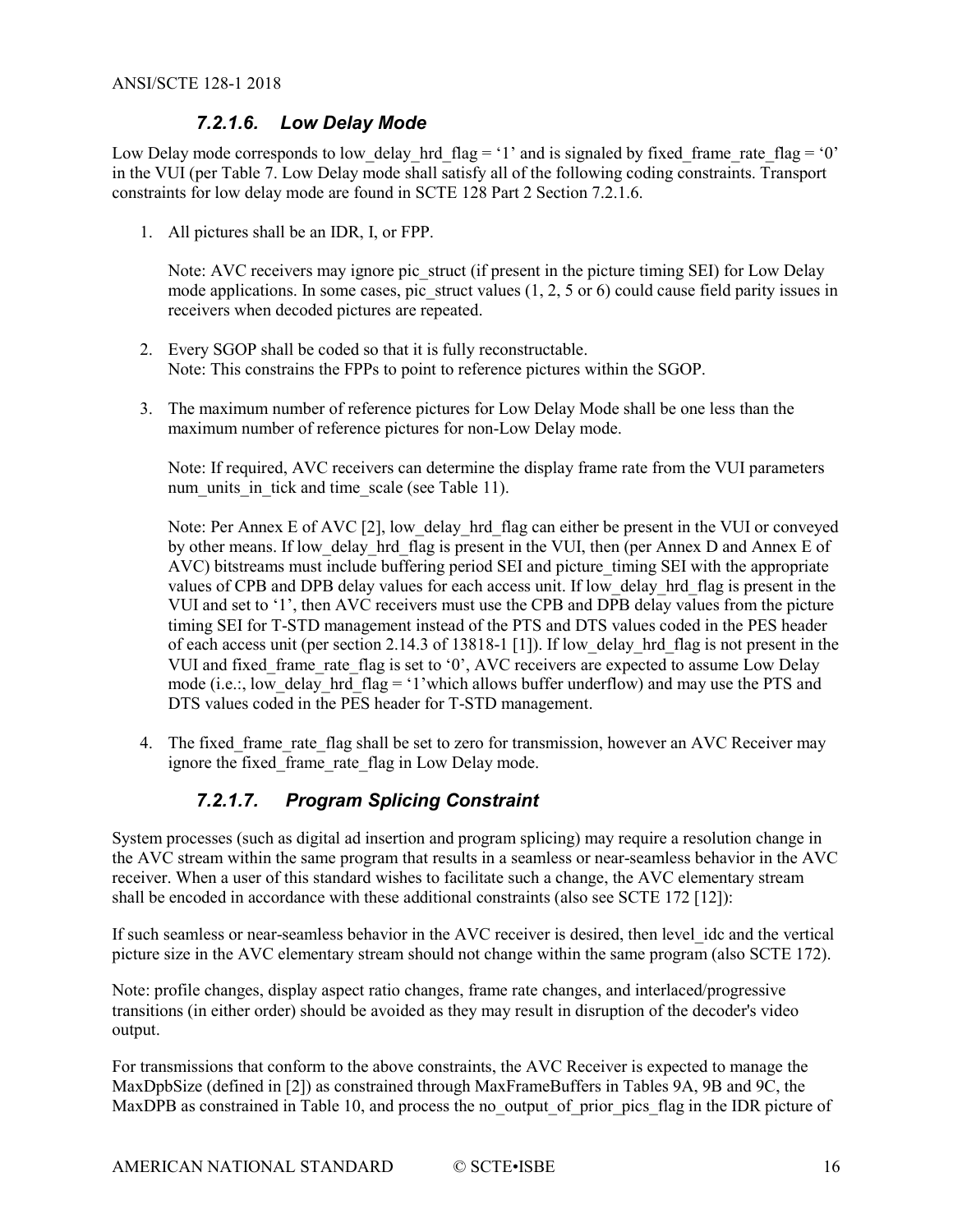#### ANSI/SCTE 128-1 2018

sequence after the transition correctly. In all other cases the AVC Receiver may infer no\_output\_of\_prior\_pics\_flag to be '1' and clear the DPB.

# <span id="page-16-0"></span>**8. Carriage Of Captioning, AFD, And Bar Data**

The carriage of closed captions, AFD, and bar data when present shall be carried as specified in the following sections.

#### <span id="page-16-1"></span>**8.1. Encoding and transport of caption, active format description (AFD) and bar data**

Advanced DTV closed captions (CTA-708 [\[4\]\)](#page-4-8), when present, shall be encoded in accordance with CTA-708 and shall be transported as specified in Section 8.1.1. Line 21 caption data, encoded in accordance with CTA-60[8\[3\],](#page-4-9) when present shall be transported as specified in CTA-708 and Section 8.1.1.

<span id="page-16-2"></span>Note: CTA-708 requires a fixed bandwidth of 9600 bits per second for the closed caption payload data. Bandwidth calculations should anticipate this requirement.

#### *8.1.1. Caption, AFD and Bar Data Syntax*

<span id="page-16-3"></span>Caption, AFD and bar data shall be carried in the SEI raw byte sequence payload (RBSP) syntax of the video Elementary Stream. [Table 12](#page-16-3) describes the common data syntax (see AVC, Annex D.1.5 and D.2.5  $[2]$ ).

| <b>Syntax</b>                       | <b>No. of Bits   Format</b> |       |
|-------------------------------------|-----------------------------|-------|
| user data registered itu t t35 () { |                             |       |
| itu t t35 country code              | 8                           | bslbf |
| itu t t35 provider code             | 16                          | bslbf |
| user identifier                     | 32                          | bslbf |
| user structure()                    |                             |       |
|                                     |                             |       |

#### **Table 12 - Common Data Syntax[3](#page-16-4)**

Note that SEI payload is a SEI payloadType of 4 which contains the itu t t35 payload byte for the terminal provider (e.g. ATSC)<sup>[4](#page-16-5)</sup>. The 32-bit field following the itu\_t\_t35\_provider\_code which has a value other than user identifier may be present in an SCTE-compliant-NAL based video bit stream. Receiving devices are expected to process this field and use it to determine the syntax and semantics of the user data construct to follow.

Receiving devices are expected to silently discard any unrecognized SEI payloads encountered in the video bit stream. For example, if an unrecognized 32-bit identifier is seen following the itu t t 35 provider code, or an unrecognized 8-bit user data type code (see Section 8.2) is seen

<span id="page-16-4"></span><sup>&</sup>lt;sup>3</sup> Shaded cells in this table indicate syntactic and semantic additions to the ISO/IEC 14496-10 Standard [\[2\]](#page-4-6)

<span id="page-16-5"></span><sup>&</sup>lt;sup>4</sup> As stated in section D.2.5 of the AVC specification [\[2\],](#page-4-6) the ITU-T T.35 terminal provider code and the terminal provider oriented code shall be contained in the first one or more bytes of the itu\_t\_t35\_payload\_byte, in the format specified by the Administration that issued the terminal provider code. Any remaining itu t t35 payload byte data shall be data having the syntax and semantics as specified by the entity identified by the ITU-T T.35 country code and terminal provider code.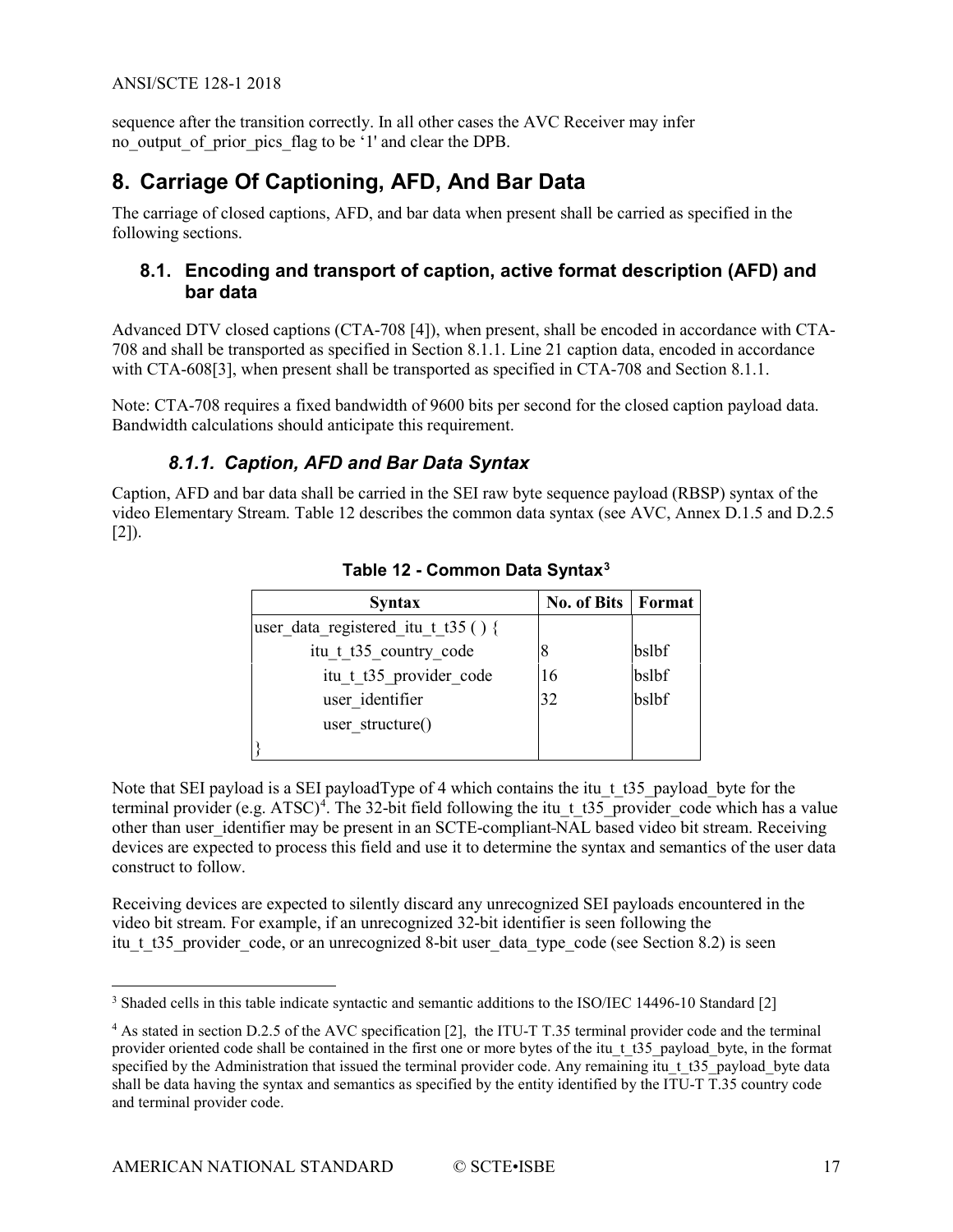#### ANSI/SCTE 128-1 2018

following the ATSC1\_data, data should be discarded until another SEI payload is seen or the RBSP terminates.

Note: The values specified below for both itu t t35 country code and itu t 35 provider code are the assigned values for the purposes of this standard. This does not imply that other uses of this SEI construct will not also be used for other applications. See ITU-T Recommendation T.35 [\[25\]](#page-5-8) for additional information.

#### *8.1.2. Caption, AFD and Bar Data Semantics*

<span id="page-17-0"></span>itu t t35 country code – A fixed 8-bit field, the value of which shall be 0xB5.

itu t 35 provider code – A fixed 16-bit field registered by the ATSC. The value shall be 0x0031.

user identifier – This is a 32 bit code that indicates the contents of the user structure() as indicated in [Table 13.](#page-17-3)

<span id="page-17-3"></span>user  $structure() - This is a variable length data structure defined by the value of user identifier and Table$ [13.](#page-17-3)

| user identifier                        | user structure()          |
|----------------------------------------|---------------------------|
| $ 0x47413934$ ("GA94") $ ATSC1$ data() |                           |
| $ 0x44544731$ ("DTG1") afd data()      |                           |
| all other values                       | <b>SCTE/ATSC Reserved</b> |

**Table 13 - user\_identifier**

#### <span id="page-17-1"></span>**8.2. ATSC1\_data() Syntax**

<span id="page-17-4"></span>[Table 14](#page-17-4) describes the ATSC1data() syntax which shall be used.

**Table 14 - ATSC1\_data() Syntax**

| <b>Syntax</b>              | <b>No. of Bits</b> | Format      |
|----------------------------|--------------------|-------------|
| ATSC1data()                |                    |             |
| user data type code        |                    | uimsbf      |
| user data type structure() | var                |             |
| marker bits                |                    | !'11111111' |
|                            |                    |             |

#### *8.2.1. ATSC1\_data() Semantics*

<span id="page-17-2"></span>user data type  $\c{code - An 8-bit value that identifies the type of user data to follow in the$ user data type structure(). The values are defined in [Table 15.](#page-18-2)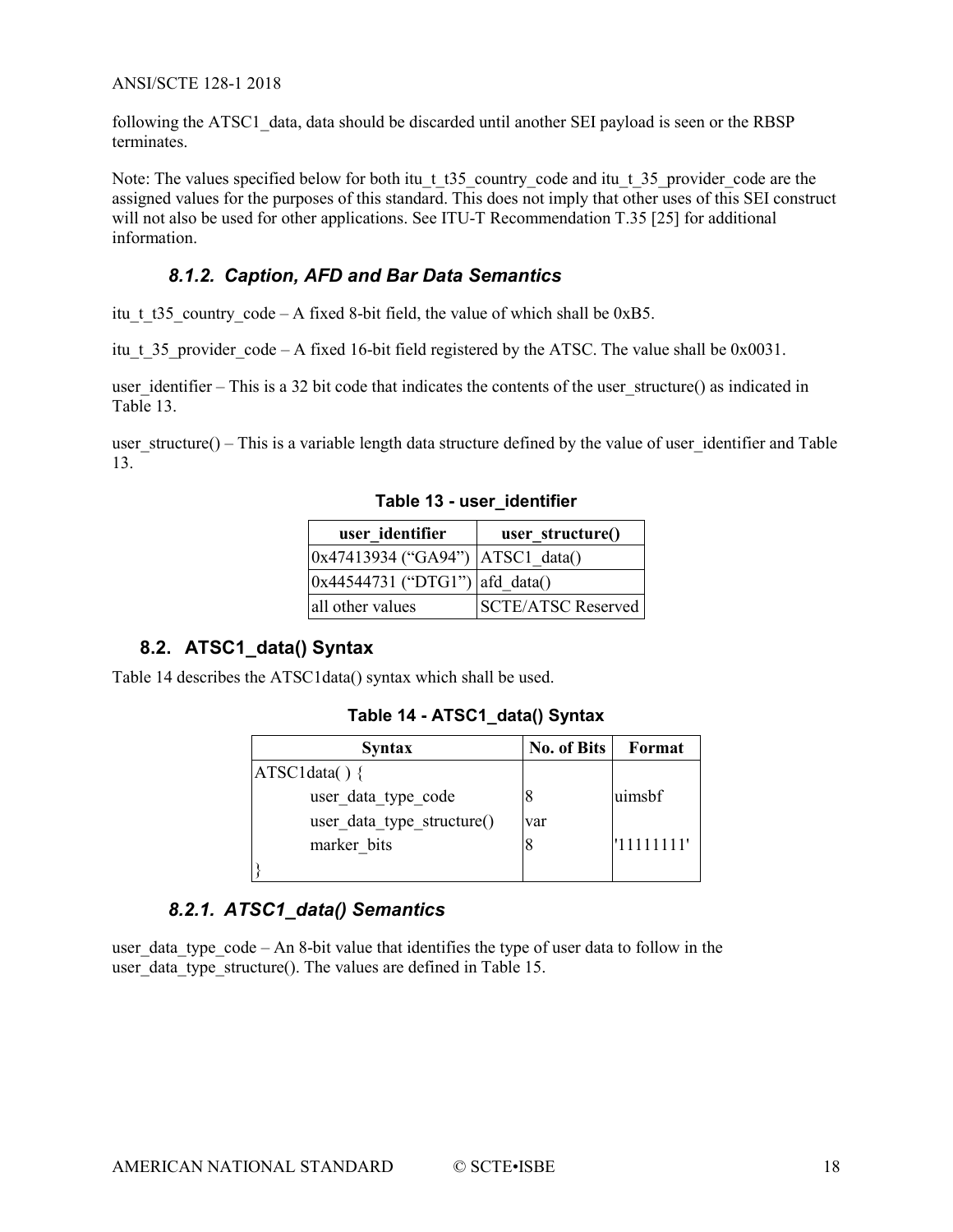<span id="page-18-2"></span>

| user_data_type_code | user_data_type_structure() |
|---------------------|----------------------------|
| $0x00 - 0x02$       | <b>SCTE/ATSC Reserved</b>  |
| 0x03                | $ cc \text{ data} $        |
| 0x04                | <b>SCTE/ATSC Reserved</b>  |
| 0x05                | <b>SCTE/ATSC Reserved</b>  |
| 0x06                | bar data()                 |
| $0x07 - 0xFF$       | <b>SCTE/ATSC Reserved</b>  |

#### **Table 15 - user\_data\_type\_code**

user data type structure – This is a variable length set of data defined by the value of user data type code and [Table 15.](#page-18-2)

<span id="page-18-0"></span>For a more complete listing of user\_data\_type\_codes see the ATSC Code Point Registry <https://www.atsc.org/techdoc/code-point-registry/>at the tab "user data type code".

#### *8.2.2. Encoding and Transport of Caption Data*

<span id="page-18-1"></span>The contents of cc\_data() shall be as defined in CTA-708.

#### *8.2.3. Encoding and transport of bar data*

Bar data, when present, shall be encoded and transported using the ATSC1data() structure defined in [Table 14](#page-17-4) and the assigned value for user data type code shown in [Table 15.](#page-18-2) [Table 16](#page-18-3) describes the syntax of bar data. Bar data should be included in an SEI message whenever the rectangular picture area containing useful information does not extend to the full height or width of the coded frame and AFD alone is insufficient to describe the extent of the image. See Section 8.2.4.

When bar\_data() is present in the Video Elementary Stream, the SEI pan\_scan\_rect() parameters in the SEI RBSP syntax (AVC, Annex D.1.3 and D.2.3 [\[2\]\)](#page-4-6) shall not be present. Bar data is to be preferred over the use of the SEI pan\_scan\_rect().

At an SRAP, unless AFD data is present specifying otherwise, the absence of bar data shall indicate that the rectangular picture area containing useful information extends to the full height and width of the coded frame.

<span id="page-18-3"></span>Bar data is constrained (below) to be signaled in pairs, either top and bottom bars or left and right bars, but not both pairs at once. Bars may be unequal in size. One bar of a pair may be zero width or height.

| <b>Syntax</b>   | No. of Bits Format |        |
|-----------------|--------------------|--------|
| bar data() {    |                    |        |
| top bar flag    |                    | bslbf  |
| bottom bar flag |                    | bslbf  |
| left bar flag   |                    | bslbf  |
| right bar flag  |                    | bslbf  |
| Reserved        | $\overline{4}$     | '1111' |

#### **Table 16 - Bar Data Syntax**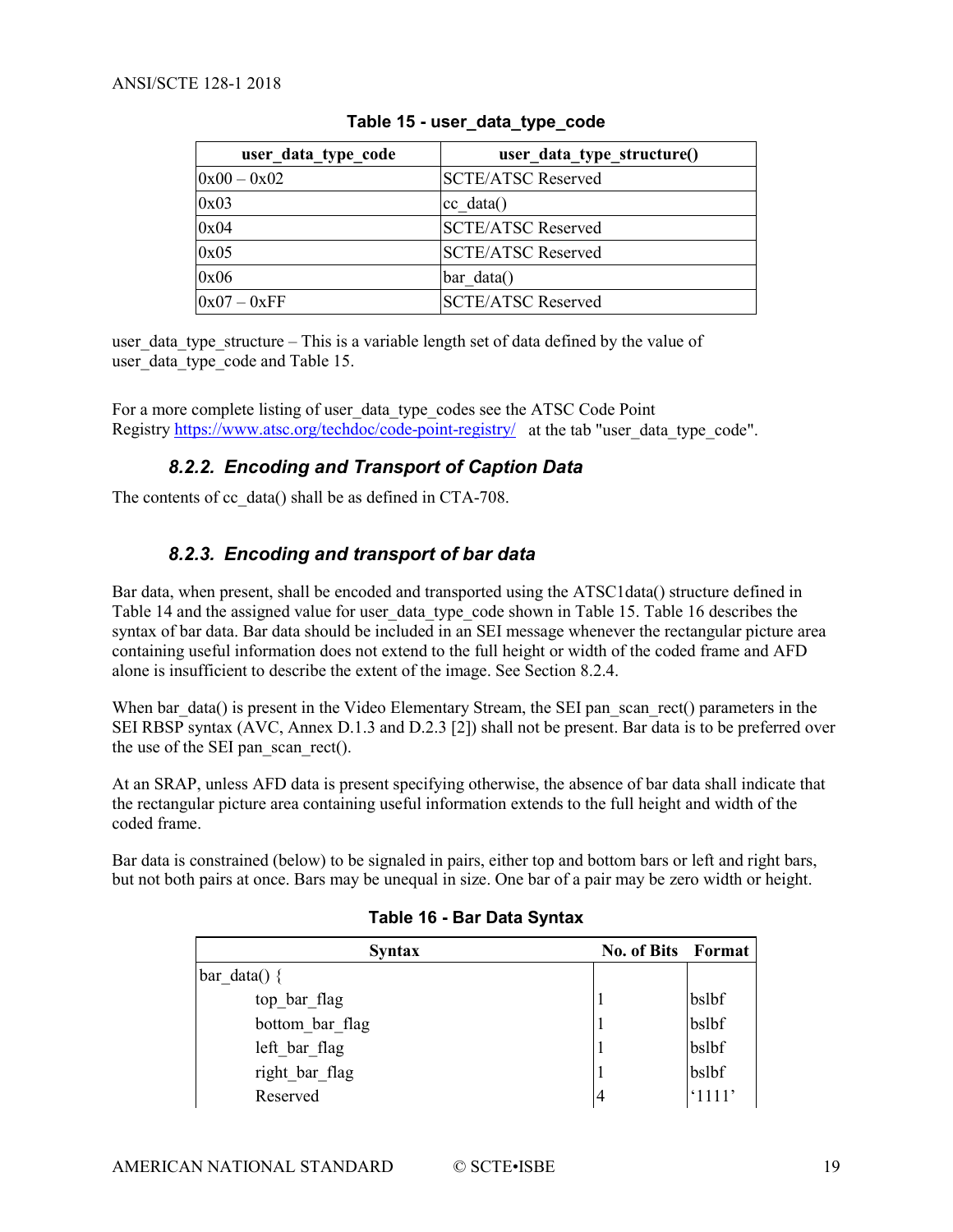| <b>Syntax</b>                   | <b>No. of Bits</b> | Format         |
|---------------------------------|--------------------|----------------|
| if (top bar flag == '1') {      |                    |                |
| marker bits                     | 2                  | $^{\circ}11$ ' |
| line number end of top bar      | 14                 | uimsbf         |
|                                 |                    |                |
| if (bottom bar flag == '1') {   |                    |                |
| marker bits                     | 2                  | $^{\circ}11'$  |
| line number start of bottom bar | 14                 | uimsbf         |
|                                 |                    |                |
| if (left bar flag $== '1'$ ) {  |                    |                |
| marker bits                     | 2                  | $^{\circ}11'$  |
| pixel number end of left bar    | 14                 | uimsbf         |
|                                 |                    |                |
| if (right bar flag == '1') {    |                    |                |
| marker bits                     | 2                  | $^{\circ}11'$  |
| pixel number start of right bar | 14                 | uimsbf         |
|                                 |                    |                |
|                                 |                    |                |

Designation of line numbers for line\_number\_end\_of\_top\_bar and line\_number\_start\_of\_bottom\_bar is video format-dependent and shall conform to the applicable standard indicated in [Table 17.](#page-20-1)

top bar flag – This flag shall indicate, when set to '1', that the top bar data is present. If left bar flag is '1', this flag shall be set to '0'.

bottom bar flag – This flag shall indicate, when set to '1', that the bottom bar data is present. This flag shall have the same value as top bar flag.

left bar flag – This flag shall indicate, when set to '1', that the left bar data is present. If top bar flag is '1', this flag shall be set to '0'.

right bar flag – This flag shall indicate, when set to '1', that the right bar data is present. This flag shall have the same value as left bar flag.

line number end of top bar – A 14-bit unsigned integer value representing the last line of a horizontal letterbox bar area at the top of the reconstructed frame. Designation of line numbers shall be as defined in [Table 17.](#page-20-1)

line number start of bottom bar – A 14-bit unsigned integer value representing the first line of a horizontal letterbox bar area at the bottom of the reconstructed frame. Designation of line numbers shall be as defined in [Table 17.](#page-20-1)

pixel number end of left bar  $- A 14$ -bit unsigned integer value representing the last horizontal luminance sample of a vertical pillarbox bar area at the left side of the reconstructed frame. Pixels shall be numbered from zero, starting with the leftmost pixel.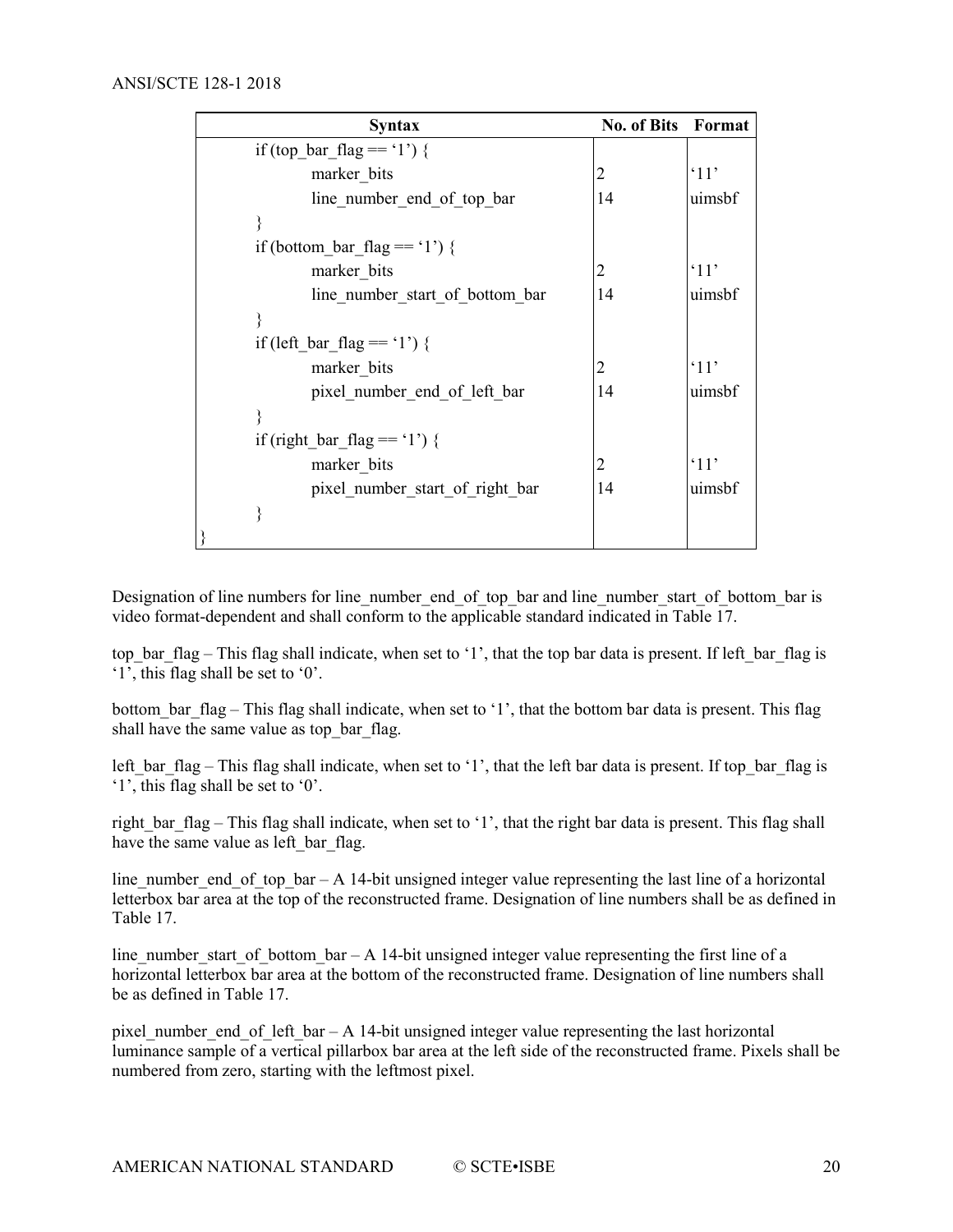pixel number start of right  $bar - A$  14-bit unsigned integer value representing the first horizontal luminance sample of a vertical pillarbox bar area at the right side of the reconstructed frame. Pixels shall be numbered from zero, starting with the leftmost pixel.

<span id="page-20-1"></span>The range of line numbers and pixels within the coded frame for each image format shall be as specified in Table 2 of SMPTE 2016-[1\[7\]](#page-4-10) as extended by [Table 18](#page-21-2) below. Information from SMPTE 2016-1 Table 2 is contained in the following table.

| Video Format     | Applicable<br><b>Standard</b> | Coding<br>Range,<br>lines | <b>Coded Lines</b> |                        |              |
|------------------|-------------------------------|---------------------------|--------------------|------------------------|--------------|
|                  |                               |                           | <b>First Field</b> | <b>Second</b><br>Field | Frame        |
| 480 Interlaced   | SMPTE 125M [22]  480          |                           | $23 - 262$         | 286-525                |              |
| 480 Progressive  | SMPTE 293M [23]  480          |                           |                    |                        | $45 - 524$   |
| 720 Progressive  | <b>SMPTE 296M [17]</b>        | 720                       |                    |                        | $26 - 745$   |
| 1080 Interlaced  | SMPTE 274M [15]               | 1088                      | $21 - 560$         | 584 - 1123             |              |
| 1080 Progressive | SMPTE 274M [15]               | 1088                      |                    |                        | $142 - 1121$ |

**Table 17 - Line Number Designation (Informative)**

Note: The first two rows of this table are based on 720x483 SMPTE production formats. CTA-86[1\[27\]](#page-5-12) standardizes 720x480 video formats for consumer AVC receivers, using the same line number designation as the SMPTE standards but with 3 less active video lines at the bottom of the picture.

#### *8.2.3.1. Recommended Receiver Response to Bar Data*

<span id="page-20-0"></span>Receiving device designers are strongly encouraged to study Consumer Technology Association (CTA) bulletin CEB16 [\[21\],](#page-5-13) which contains recommendations regarding the processing of bar data.

#### *8.2.4. Encoding and transport of active format description data*

Active format description data, when present, shall be encoded and transported in accordance with Annex A of ATSC A/53 Part 4 [\[5\].](#page-4-11) Some of the text from A/53 Part 4 is reproduced in this section for the convenience of the reader. Active Format Description (AFD) should be included in an SEI message whenever the rectangular picture area containing useful information does not extend to the full height or width of the coded frame. AFD data may also be included in user data when the rectangular picture area containing useful information extends to the full height and width of the coded frame.

When present, the AFD shall be carried within the SEI RBSP of the video Elementary Stream. For each SRAP Picture the default aspect ratio of the area of interest shall be set as signalled by the Supplemental Enhancement Information parameters. After introduction, an AFD shall remain in effect until the next SRAP or until another AFD value is introduced. Receivers should interpret the absence of AFD in a sequence start to mean the active format is the same as the coded frame, corresponding to AFD value '1000' (see [Table 18\)](#page-21-2).

Note: The AFD syntax as shown here, starting with the afd\_data of [Table 18:](#page-21-2) Active Format Description Syntax for AVC video (which is the user structure() of [Table 12:](#page-16-3) Common Data Syntax ) is syntactically identical to that specified in ETSI TS 101 154 [\[6\],](#page-4-12) and is reprinted here with permission. Semantics are documented in Section 8.2.6 and some are intentionally different.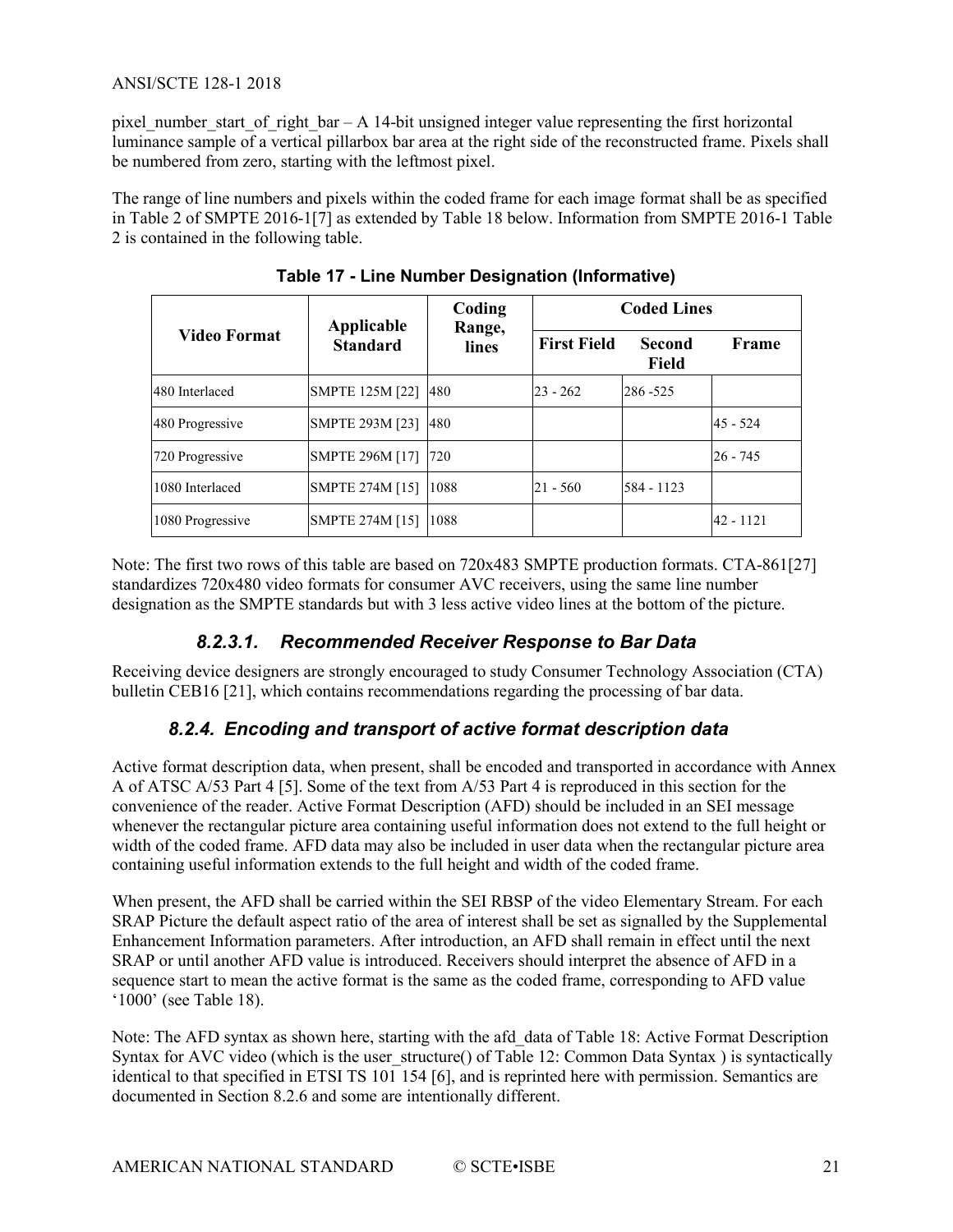#### *8.2.5. AFD Syntax*

<span id="page-21-2"></span><span id="page-21-0"></span>afd\_data() shall be carried as specified in Section 8.1. [Table 18](#page-21-2) describes the syntax of the Active Format Description.

| <b>Syntax</b>                    | <b>No. of Bits</b> | Format                                           |
|----------------------------------|--------------------|--------------------------------------------------|
| afd data( $)$ {                  |                    |                                                  |
| zero bit                         |                    | $^{\prime}$ () <sup><math>^{\prime}</math></sup> |
| active format flag               |                    | bslbf                                            |
| alignment bits                   | 6                  | '00 0001'                                        |
| if (active format flag == '1') { |                    |                                                  |
| reserved                         | 4                  | $^{\circ}1111'$                                  |
| active format                    | 4                  | bslbf                                            |
|                                  |                    |                                                  |

**Table 18 - Active Format Description Syntax for AVC video**

#### *8.2.6. AFD Semantics*

<span id="page-21-1"></span>active format flag – A 1 bit flag. A value of '1' indicates that an active format is described in this data structure.

active format  $- A 4$  bit field describing the area of interest in terms of its aspect ratio within the coded frame as defined in AVC [\[2\].](#page-4-6) [Table 19](#page-22-2) defines the coding of the active\_format field that shall be used.

The active format is used by the receiver in conjunction with picture size and shape information as indicated in the sequence parameter set RBSP and the VUI parameters. In particular, the picture width, picture height, frame cropping information, and sample aspect ratio are important for proper use of active format. (see AVC  $[2]$ .)

The combination of source aspect ratio and active format allows the receiver to identify whether the area of interest is the whole of the frame (e.g., source aspect ratio 16:9, active\_format 16:9 center), a letterbox within the frame (e.g., source aspect ratio 4:3, active format 16:9 center), or a pillarbox within the frame (e.g., source aspect ratio 16:9, active\_format 4:3 center).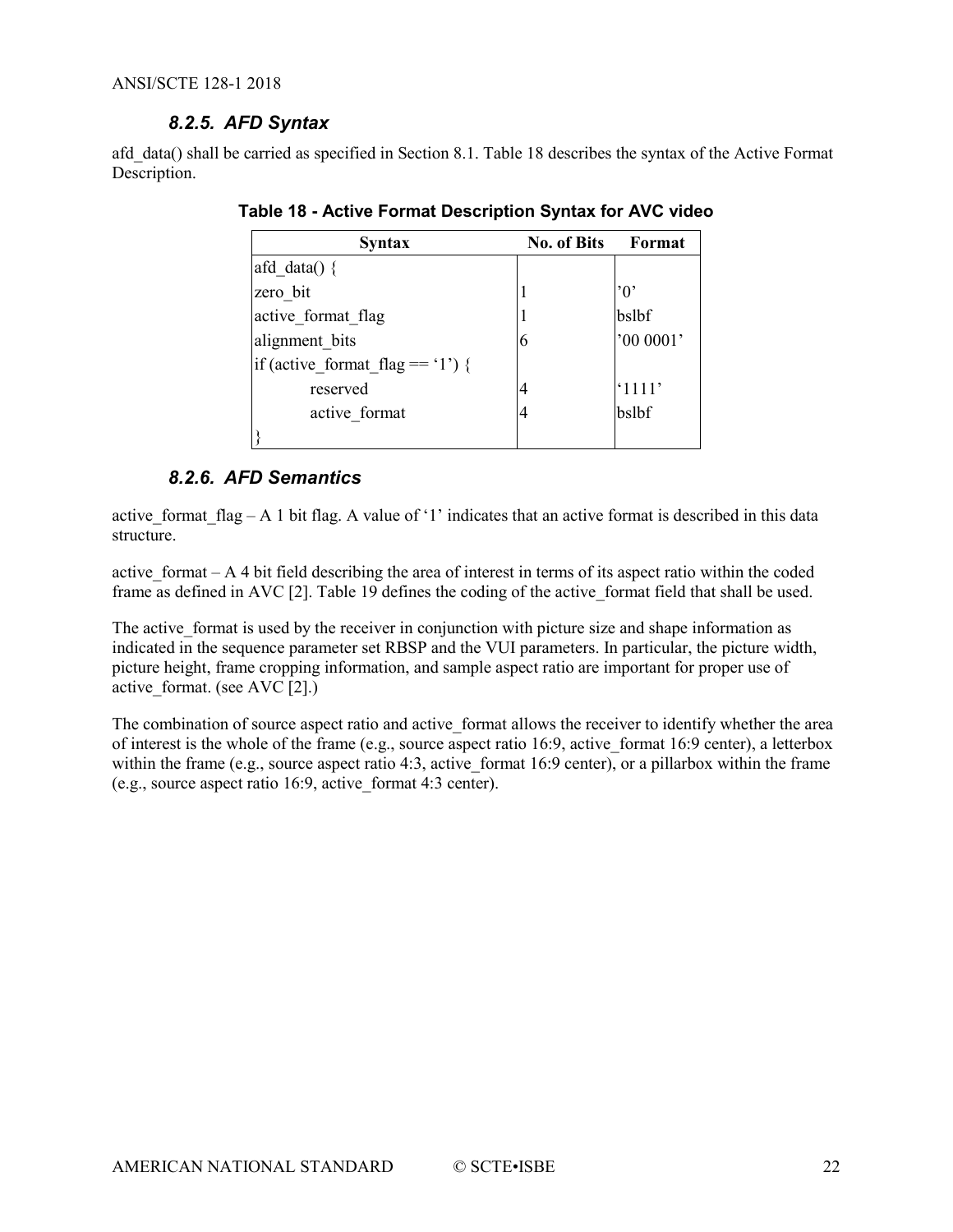<span id="page-22-2"></span>

|                   | <b>Description</b>                            |                                                |  |
|-------------------|-----------------------------------------------|------------------------------------------------|--|
| active format     | 4:3 coded frames                              | 16:9 coded frames                              |  |
| '0000'            | undefined (see below)                         | undefined (see below)                          |  |
| 0001'             | Reserved                                      | Reserved                                       |  |
| $0010' - 0011'$   | Not recommended                               | Not recommended                                |  |
| 0100'             | Aspect ratio greater than 16:9 (see below)    | Aspect ratio greater than 16:9 (see below)     |  |
| $'0101' - '0111'$ | Reserved                                      | Reserved                                       |  |
| $^{\circ}1000'$   | $4:3$ full frame image                        | 16:9 full frame image                          |  |
| $^{\circ}1001'$   | 4:3 full frame image                          | 4:3 pillarbox image                            |  |
| $^{\circ}1010'$   | 16:9 letterbox image                          | 16:9 full frame image                          |  |
| '1011'            | 14:9 letterbox image                          | 14:9 pillarbox image                           |  |
| $^{\circ}1100'$   | Reserved                                      | Reserved                                       |  |
| $^{\circ}1101'$   | 4:3 full frame image, alternative 14:9 center | 4:3 pillarbox image, alternative 14:9 center   |  |
| $^{\circ}1110'$   | 16:9 letterbox image, alternative 14:9 center | 16:9 full frame image, alternative 14:9 center |  |
| '1111'            | 16:9 letterbox image, alternative 4:3 center  | 16:9 full frame image, alternative 4:3 center  |  |

#### **Table 19 - Active Format**

AFD '0000' indicates that information is not available and is undefined. Unless bar data is available, DTV receivers and video equipment should interpret the active image area as being the same as that of the coded frame.

AFD '0000', when accompanied by bar data, signals that the image's aspect ratio is narrower than 16:9, but is not either 4:3 or 14:9. The bar data should be used to determine the extent of the image.

AFD '0100', which should be accompanied by bar data, signals that the image's aspect ratio is wider than 16:9, as is typically the case with widescreen features. The bar data should be used to determine the height of the image.

<span id="page-22-0"></span>Use of '0010' or '0011' is not recommended in the SCTE television system. Values '0001', '0101' through '0111' and '1100' are reserved.

#### *8.2.7. Recommended Receiver Response to AFD*

Receiving device designers are strongly encouraged to study the Consumer Technology Association (CTA) bulletin CEB16 [\[21\],](#page-5-13) which contains recommendations regarding the processing of AFD. In several instances, a variety of design choices are possible when processing a given AFD value for display and the recommendation identifies one preferred method.

#### *8.2.8. Relationship Between Bar Data and AFD (Informative)*

<span id="page-22-1"></span>Certain combinations of Active Format Description and bar data may be present in an SEI message (either, neither, or both). Note that AFD data may not always exactly match bar data because AFD only deals with 4:3, 14:9, and 16:9 aspect ratios while bar data may represent nearly any aspect ratio. When AFD and bar data are present together, AFD should be used in preference to bar data, except in the cases of AFD '0000' and '0100', where bar data should be used in concert with AFD as described above.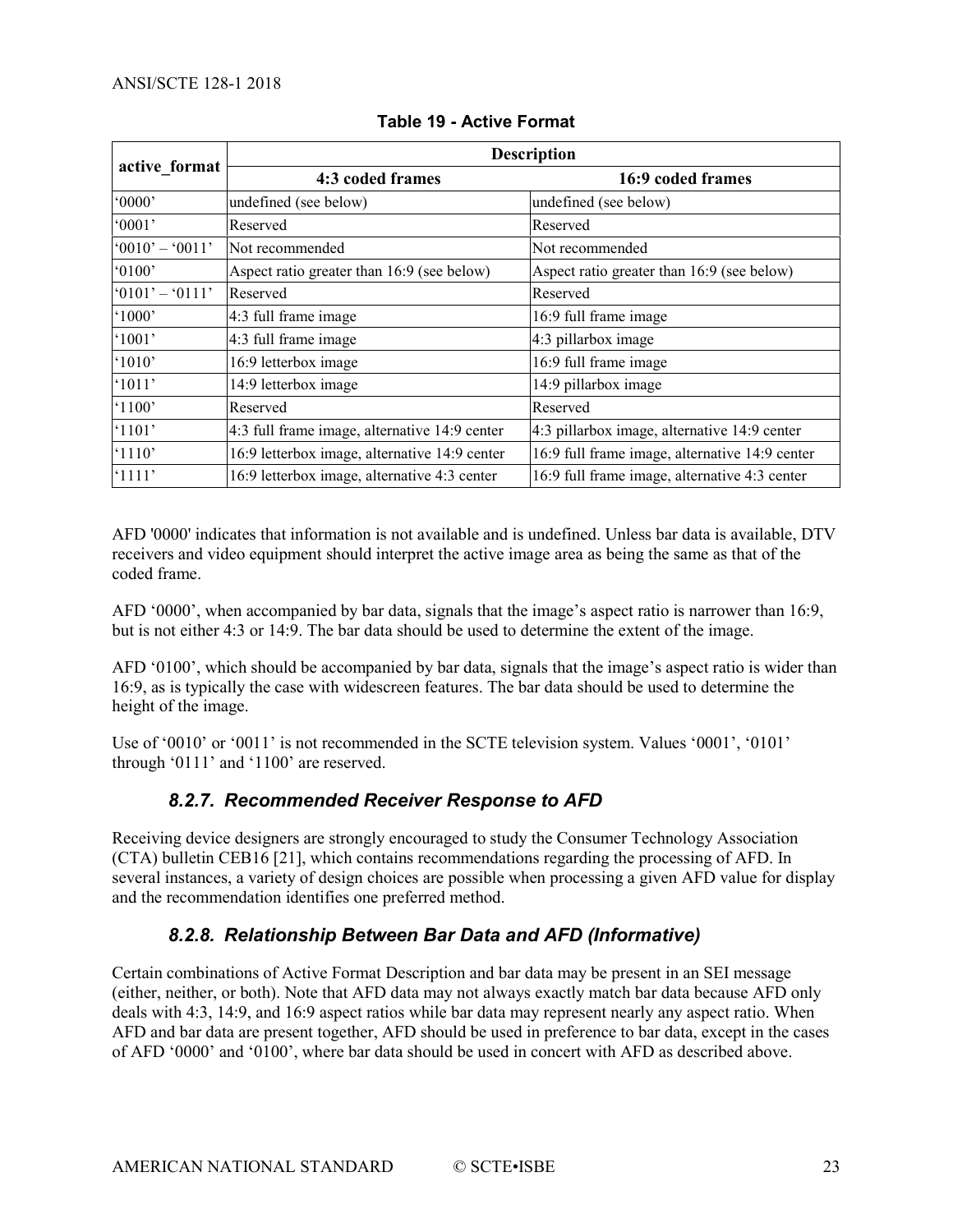# <span id="page-23-0"></span>**9. Support for AVC Still Pictures**

AVC still pictures may be used in transport multiplex and when used shall comply with the following picture coding constraints. Transport constraints for AVC still pictures are found in SCTE 128 Part 2 Section 9.0

- The still picture coding shall comply with Section 2.1.5 of 13818-1 [\[1\]](#page-4-7). In addition, still picture applications should conform to the video coding constraints (except frame rate) specified in tables 7, 8, 9A, 9B and 9C of this Part of SCTE 128.
- Low delay hrd flag (as defined in AV[C \[2\]\)](#page-4-6) may be either set to '0' or '1'. Still picture applications should follow the coding constraints specified in section 7.2.1.6 of this Part of SCTE 128.
- The time interval between successive still pictures shall be less than or equal to 60 seconds.
- The fixed frame rate flag is set to '0' in the VUI (per Table 7 of this Part of SCTE 128.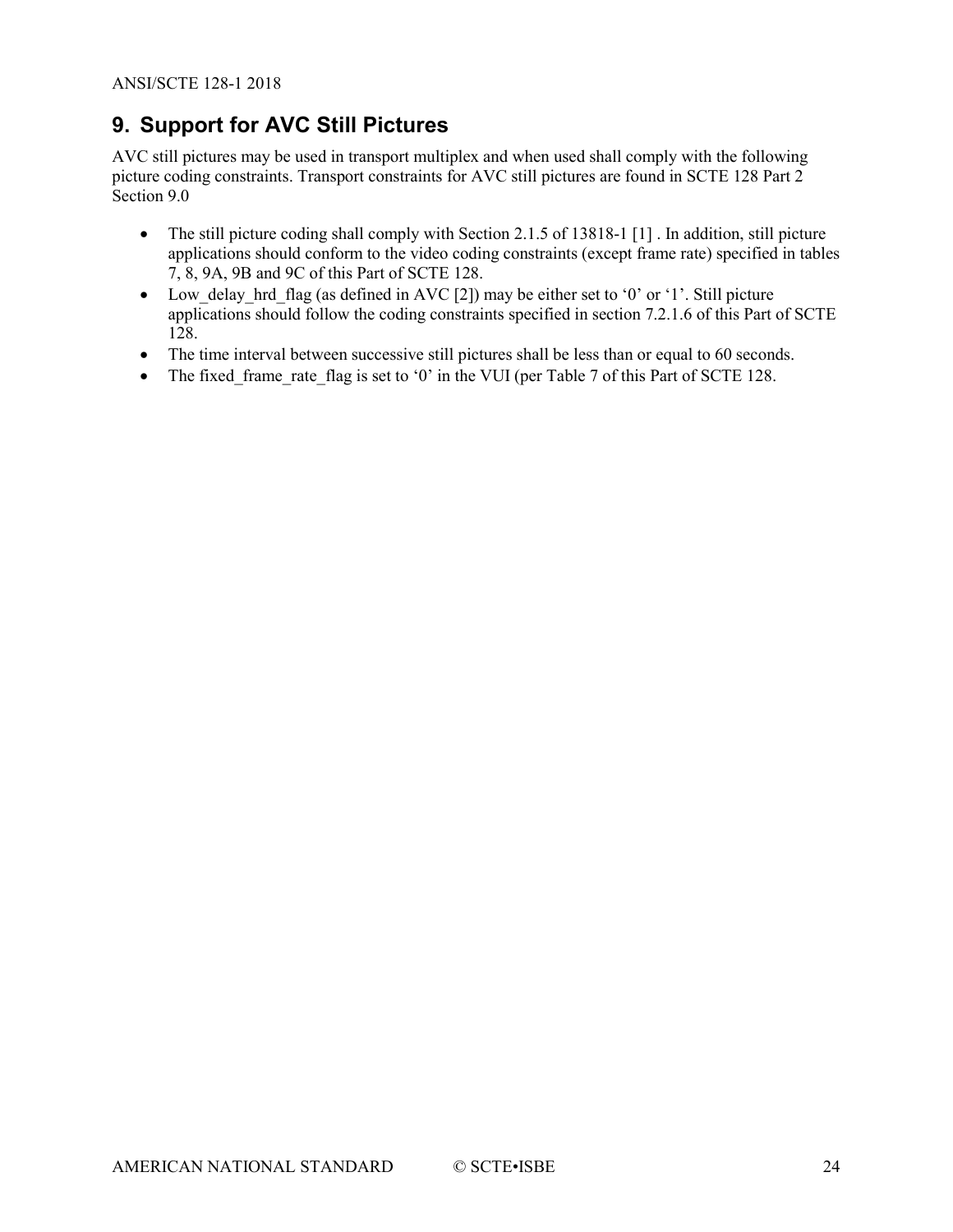# <span id="page-24-0"></span>**APPENDIX A AU\_information in Adaptation Field Private Data (Deprecated)**

This appendix is specified in SCTE 128 Part 2.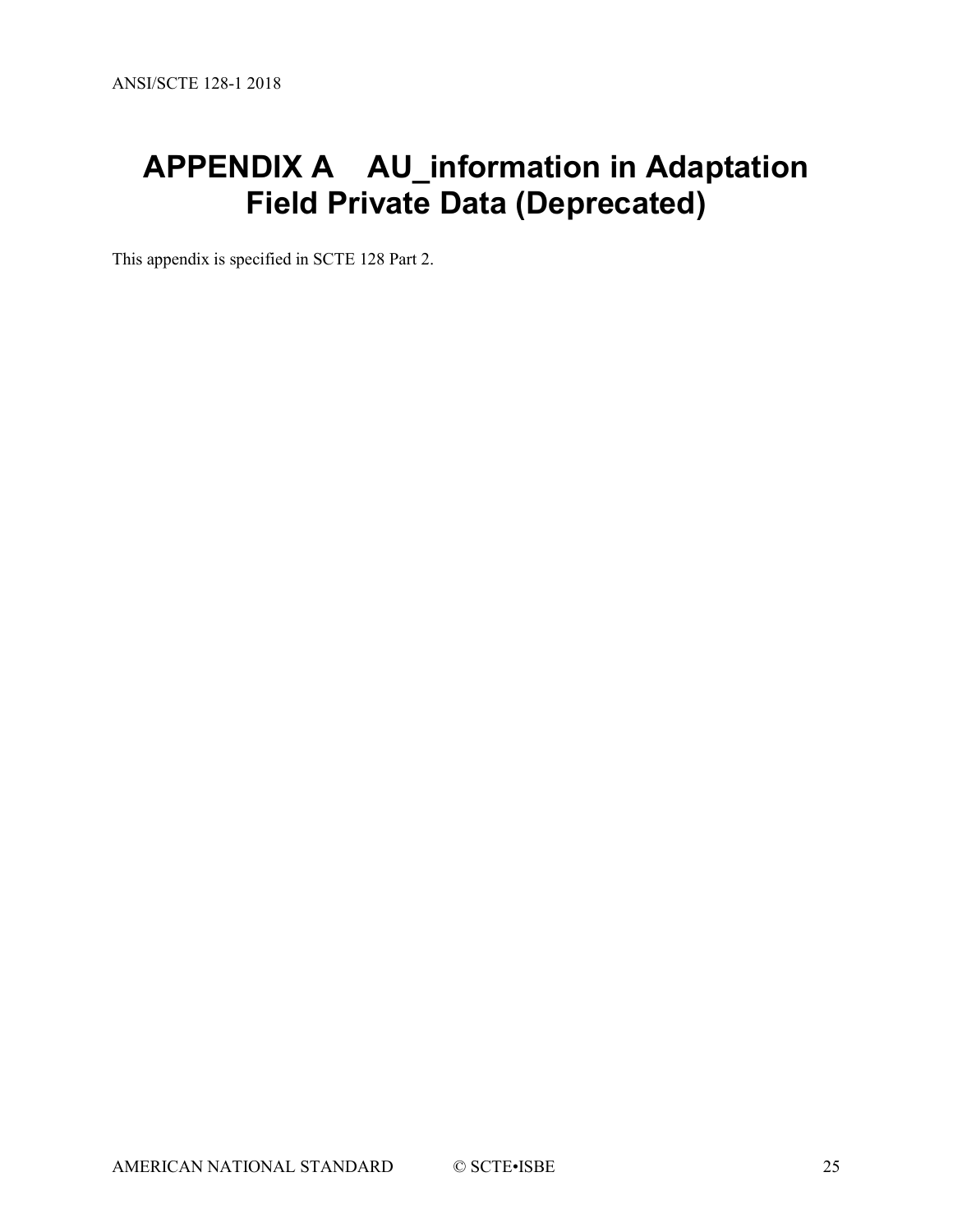# <span id="page-25-0"></span>**APPENDIX B Encoding Guidelines to Enable Trick Play Support of AVC Streams (Deprecated)**

## <span id="page-25-2"></span><span id="page-25-1"></span>**1. Introduction**

#### **1.1. Overview**

This appendix discusses informative guidelines on the encoding of AVC elementary streams (bitstreams) to enable support of trick play modes. MPEG-2 personal video recording devices are increasingly being used in the marketplace and it is reasonable to expect this trend to continue. It is important to recognize that the unofficial widely-adopted methods of MPEG-2 encoding directly enabled many of the techniques currently used to achieve trick mode functionality. Note that MPEG-2 video may be encoded in a manner that makes PVR very difficult but since most encoders encoded bitstreams in a "PVR-friendly" manner, this was not an issue with MPEG-2 bitstreams. Currently, the lack of syntax and semantics constraints on AVC bitstreams combined with the rich set of video coding tools in AVC allows for a wide variety of potential bitstreams with some being very problematic for any type of sophisticated bitstream manipulation such as the trick modes in AVC PVR implementations. For these reasons, the guidelines in this appendix were constructed to assist encoders to create AVC bitstreams that are "PVR-friendly". Note that this appendix is informative since it is understood that enabling trick play support is an optional feature that may or may not be appropriate depending on its intended use.

#### <span id="page-25-3"></span>**1.2. Technical Requirements**

One class of trick play modes consists of the desire to play back the video at a speed that is a multiple of real-time playback. Let a Nx trick play mode (where N is a positive number greater than 1) represent video playback at a speed of N times real-time playback. For example, a 3x trick play mode may be desired which would allow a user to fast forward through a program three times as fast as normal playback, i.e., in one-third the time. It is often desired for these trick modes to be relatively "smooth", i.e., an Nx trick mode (where N is an positive integer) requires (at least approximately) every Nth picture in the bitstream to be displayed. For example, repeating every thirtieth picture ten times would not constitute a "smooth" 3x trick mode using this definition. This "smooth" requirement need not be required for very fast trick modes like 15x or 30x fast forward since the human visual system is unable to process such rapid motion. However, this requirement may be desirable for trick modes such as 2x and 3x fast forward to obtain the satisfactory visual appearance of moving objects during the trick play.

In general, without any encoding constraints, the minimum requirement to implement trick modes is for the decoding to be done at the same speed as the desired trick mode to ensure that every prediction region is available for use in the motion compensation process, e.g., a decoder that runs at three times the normal speed of decoding is needed to guarantee 3x fast forward functionality. Note that this is a significant increase from the minimum requirement needed for normal playback. This approach has been done before for trick play with MPEG-2 standard definition content but is not practical or cost effective for many current and future applications. For example, decoding HD AVC video at three times the normal decoding speed is currently not possible in a cost-efficient fashion and even if this increased capability were made available in the future, it may not be desirable because of the increased cost relative to the minimum requirement for normal playback. This leads to a key technical assumption for the costeffective implementation of trick play modes:

• Encoding intended for trick-play will be done in such a way that it does not burden decoders to decode pictures at a rate faster than normal playback to implement a trick play mode.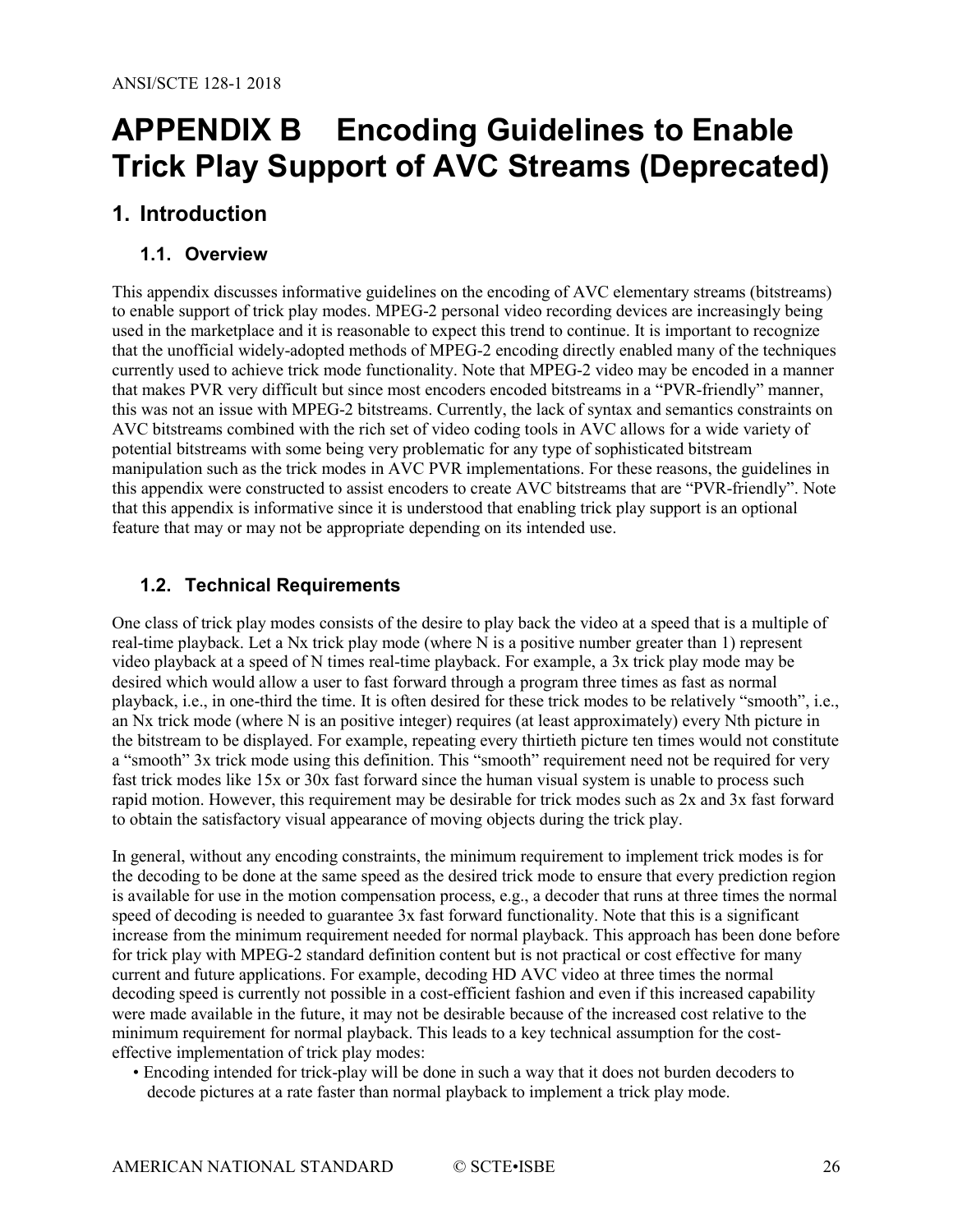## <span id="page-26-0"></span>**2. Discardable Pictures**

Many PVR implementations drop pictures in the bitstream (i.e., skip over and do not present these pictures to the decoder) to circumvent the need to decode bitstreams at speeds that are a multiple of realtime decoding. The visual effect of decoding at a multiple of real-time decoding may then be achieved using a normal decoder. This is only possible if all the dropped pictures are not needed as reference frames for the pictures that are to be displayed. Pictures that can be dropped without affecting the decoding of other pictures are termed "discardable" pictures. The following sections will discuss how the "discardable" pictures concept was exploited in MPEG-2 trick play implementations and then how this same concept may be used to implement AVC trick play.

#### <span id="page-26-1"></span>**2.1. MPEG-2 Discardable Pictures**

In the MPEG-2 video standard, B-pictures are not allowed to be used as reference pictures for motion compensation. This has a significant benefit for trick play modes since any B-pictures in a MPEG-2 bitstream may be dropped without affecting the decodability of other pictures. The "discardability" property of B-pictures is commonly used by many MPEG-2 trick mode implementations.

[Figure 2](#page-26-2) illustrates the unofficial but widely-adopted MPEG-2 Group of Pictures (GOP) structure, the IBBP GOP structure, which has two B-pictures placed between every pair of anchor I- and/or P-pictures. By dropping the B-pictures in this type of stream and passing the remaining pictures to the decoder, the visual effect of 3x fast forward trick play may be implemented with a decoder running at normal playback speed.



#### <span id="page-26-2"></span>**Figure 2 - Example of achieving a 3x trickplay mode from a common MPEG-2 GOP structure (IBBP)**

[Figure 3](#page-27-2) illustrates a MPEG-2 GOP structure, the IPPP GOP structure, where no B pictures are placed between every pair of anchor I- and/or P- pictures. Note that this structure is compliant to MPEG-2 but the technique of dropping B-pictures described above does not create a 3x trick play mode with this MPEG-2 coding structure since there are not enough B-pictures to drop (there is only one discardable picture at the end of the GOP). In this case, a decoder that is able to run at N times normal decoding speed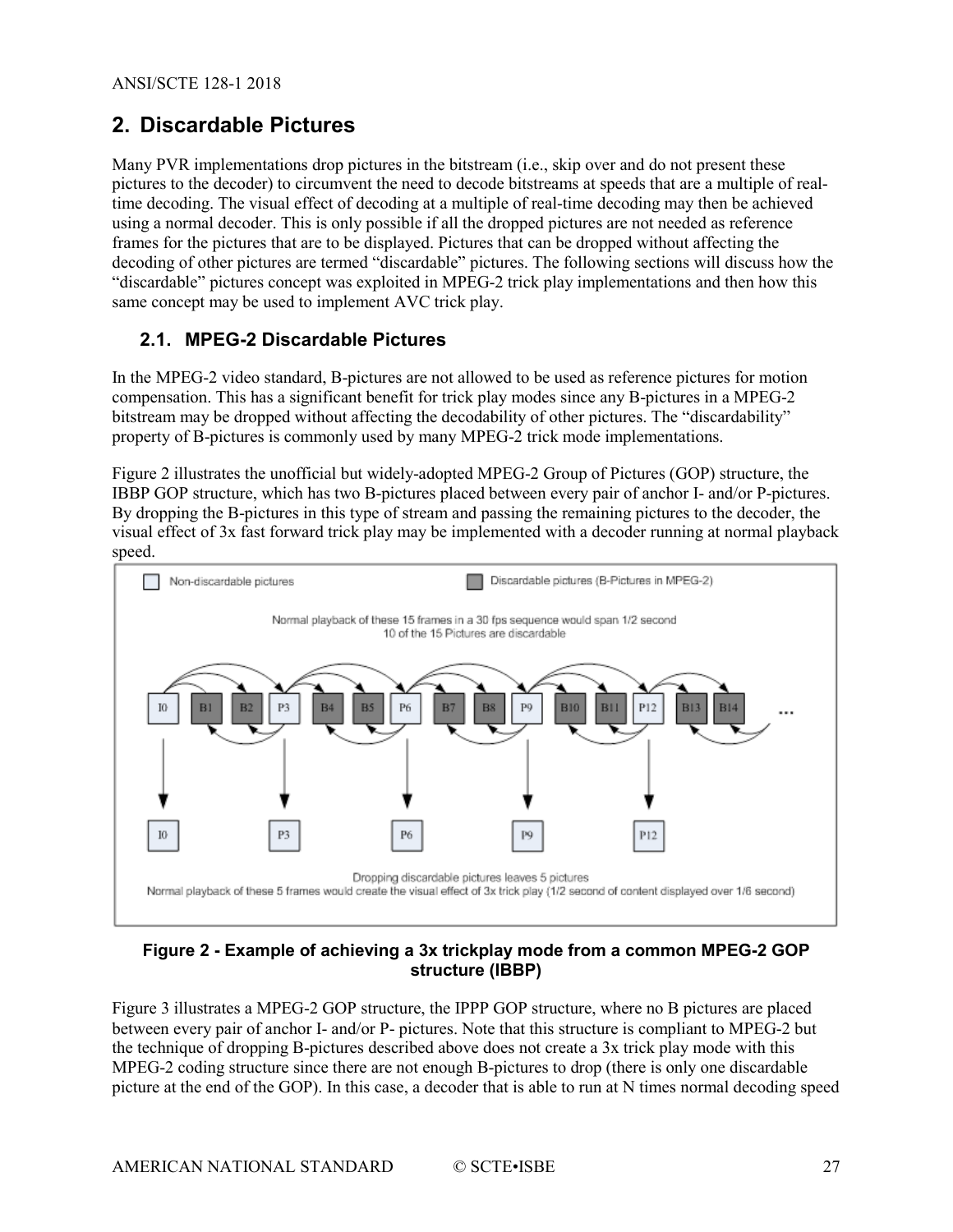#### ANSI/SCTE 128-1 2018

is necessary to support N times fast forward trick play since every picture is dependent on the previous picture in the GOP.

Note that the problematic effect on PVR of a bitstream with a coding structure as shown in [Figure 3](#page-27-2) has often been overlooked and not usually an issue because this type of MPEG-2 GOP structure is rarely used in broadcast applications.



**Figure 3 - Example of a compliant MPEG-2 GOP structure (IPPP)**

#### **that is unable to achieve 3x trick play by discarding pictures**

#### <span id="page-27-2"></span><span id="page-27-0"></span>**2.2. AVC Discardable Pictures**

The AVC compression standard has some substantial differences compared to MPEG-2 that significantly affect the picture coding structure and complicate trick mode implementations. These include the fact that B-pictures may be used as reference pictures for prediction, i.e., not all B-pictures are discardable as in MPEG-2. Note that the discardability of pictures is specifically indicated in the AVC standard by the nal\_ref\_idc flag in the NAL header (nal\_ref\_idc = 0 indicates a discardable picture). Therefore, for AVC bitstreams, the important factor in trick mode functionality is the location of discardable pictures, not the location of B-pictures as in MPEG-2. The presence of discardable pictures determines the feasibility of dropping pictures that are not needed for display to achieve the visual effect of a trick play mode.

#### <span id="page-27-1"></span>**2.3. Discardable Pictures and Trick Play Speeds**

The percentage of pictures in the bitstream that are discardable determines the maximum trick play speed that could be achieved by just dropping discardable pictures while operating the decoder at normal processing speeds. The formula below may be used to associate the percentage of discardable pictures with the maximum trick play speed that could be achieved by dropping discardable pictures:

Trick Play Speed =  $100/(100 - X)$  where X is the percentage of discardable pictures

Examples using common ratios of discardable pictures are listed in [Table 20:](#page-28-1)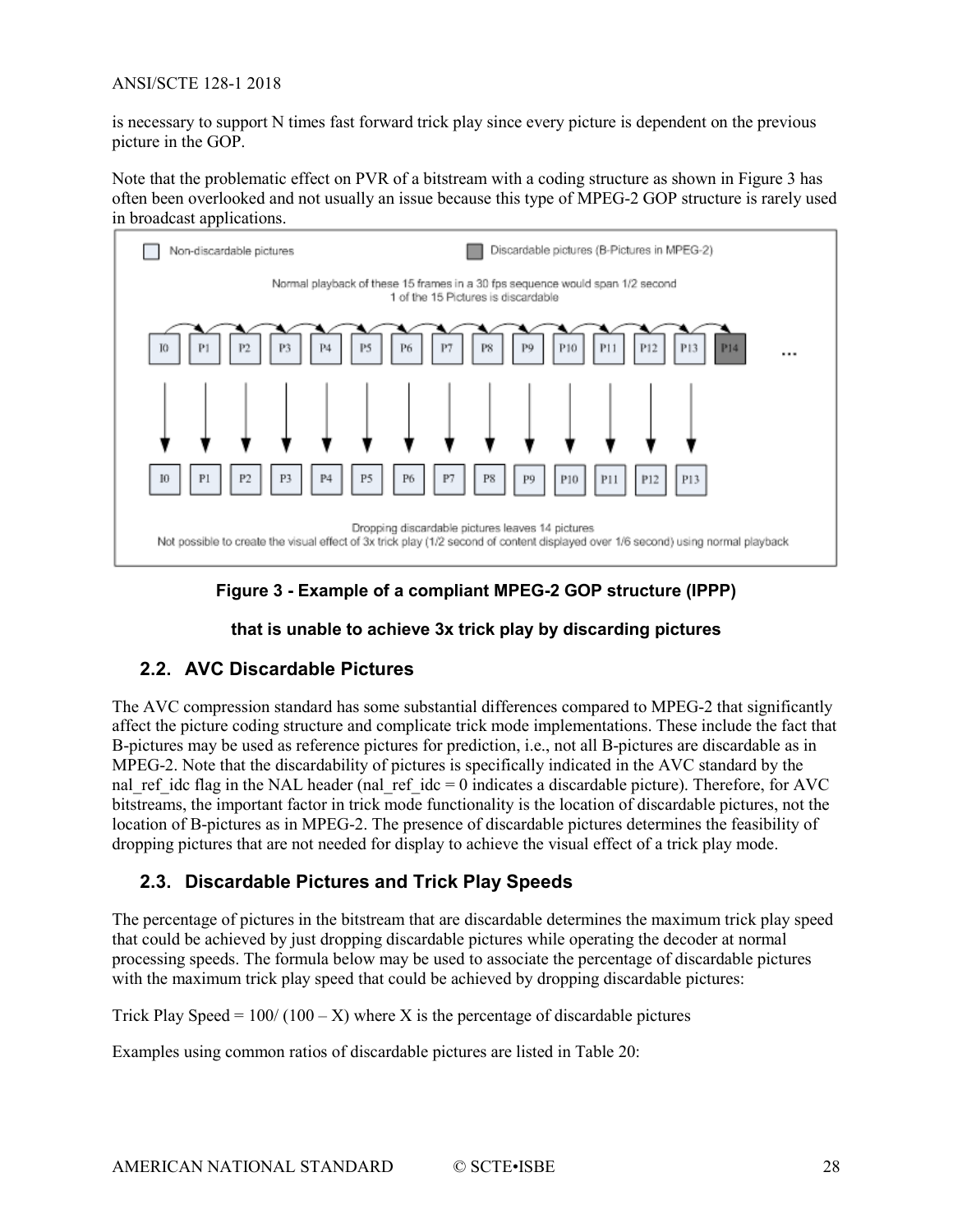| Percentage of<br><b>Discardable Pictures</b> | <b>Maximum Trick Play Speed</b><br><b>Achievable By Dropping</b><br><b>Pictures</b> |
|----------------------------------------------|-------------------------------------------------------------------------------------|
| $16\%$ (1/6 of the pictures)                 | 1.2x                                                                                |
| $20\%$ (1/5 of the pictures)                 | 1.25x                                                                               |
| $25\%$ (1/4 of the pictures)                 | 1.33x                                                                               |
| $33\%$ (1/3 of the pictures)                 | 1.5x                                                                                |
| $50\%$ (1/2 of the pictures)                 | 2x                                                                                  |
| $66\%$ (2/3 of the pictures)                 | 3x                                                                                  |
| $75\%$ (3/4 of the pictures)                 | 4x                                                                                  |

#### <span id="page-28-1"></span>**Table 20 - Discardable Picture Percentages and Maximum Achievable Trick Play Speeds by Discard Process**

Trick play speeds slower than the maximum achievable by dropping pictures may always be created by choosing to display some of the discardable pictures.

#### <span id="page-28-0"></span>**2.4. Smooth Trick Play and Compression Efficiency**

Constraining a certain percentage of pictures in the bitstream to be discardable is necessary to enable the technique of dropping discardable pictures to achieve a trick play mode. However, it is important to recognize that determining the interval period between pictures where this percentage is constrained has a tradeoff between whether a smooth trick play is achieved and the coding structure which is able to impact coding efficiency. For example, [Figure 4](#page-29-0) and [Figure 5](#page-29-1) both illustrate coding structures with 66% of its pictures as discardable pictures (in both cases 10 of the 15 total pictures are discarded).

[Figure 4](#page-29-0) has a more regular discardable picture structure and represents the further requirement of 2 out of every 3 pictures to be discardable. Dropping the discardable pictures in [Figure 4](#page-29-0) may result in smooth 3x playback since every third picture in the original stream remains. However, note that the tradeoff for the ability to create a smooth 3x trick play is that the discardable picture structure places a tight constraint on the encoding which could reduce compression efficiency

Ten out of the 15 total pictures i[n Figure 5](#page-29-1) are discardable as i[n Figure 4,](#page-29-0) but its discardable picture structure is not as regular. Dropping the discardable pictures in [Figure 5](#page-29-1) might not result in a smooth trick play experience as in [Figure 4.](#page-29-0) However, note that dropping discardable pictures may still be used to achieve the visual effect of playing through the content at three times the speed (since 5 frames remain) but without the serious constraint on the encoding.

Note: Although structure may not always guarantee smooth playback, there are methods that could create an appearance of smoother playback by means outside of this appendix.

To enable trick play support and still facilitate maximum compression efficiency, the percentage of discardable pictures should be calculated over the length of a SGOP (which, at the maximum 1 second time interval between the Decoding Time Stamps of two successive SRAP pictures, may be up to 60 pictures). Encoding for the smoothest trick-play should distribute discardable pictures evenly in time throughout the SGOP.